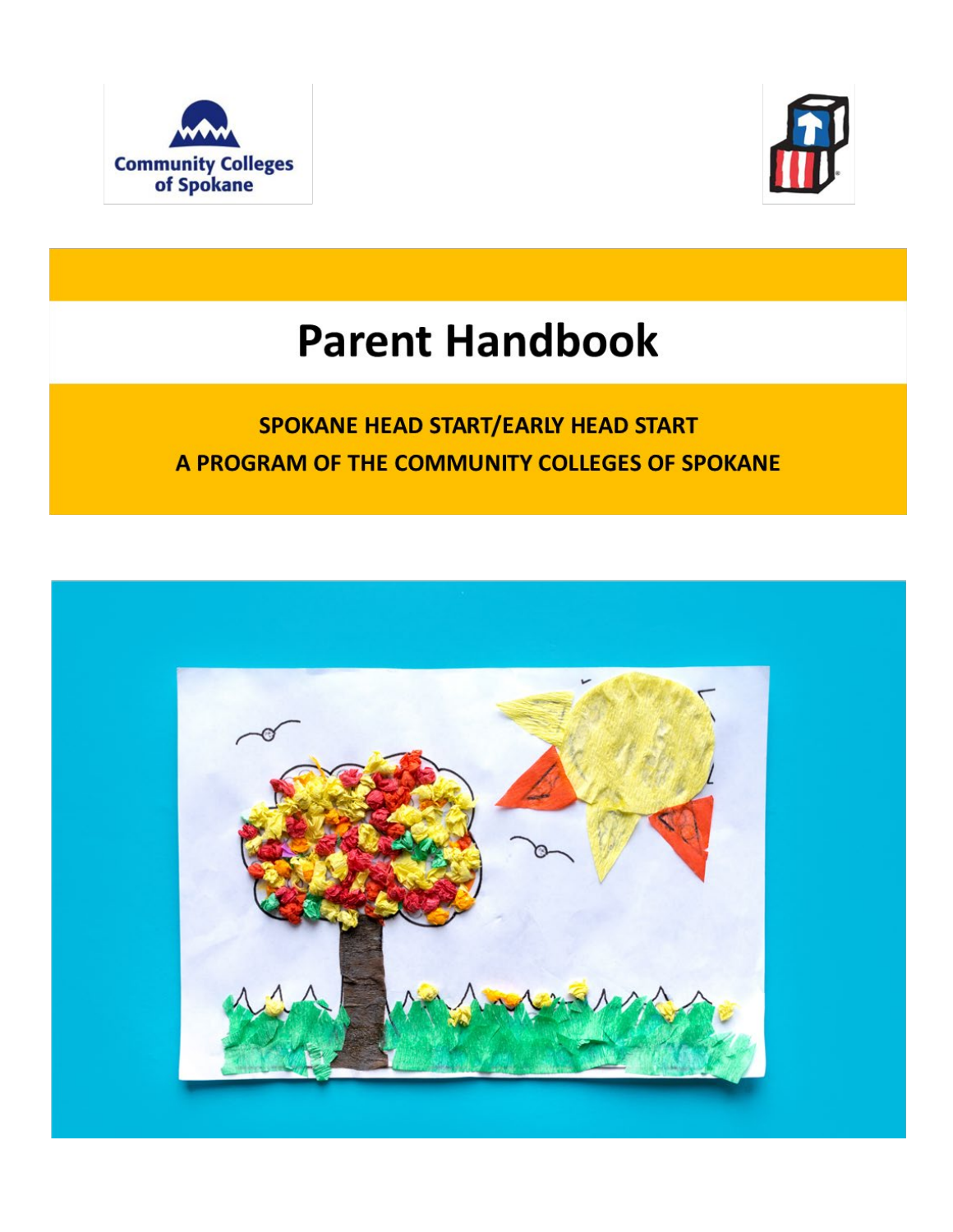# **Table of Contents**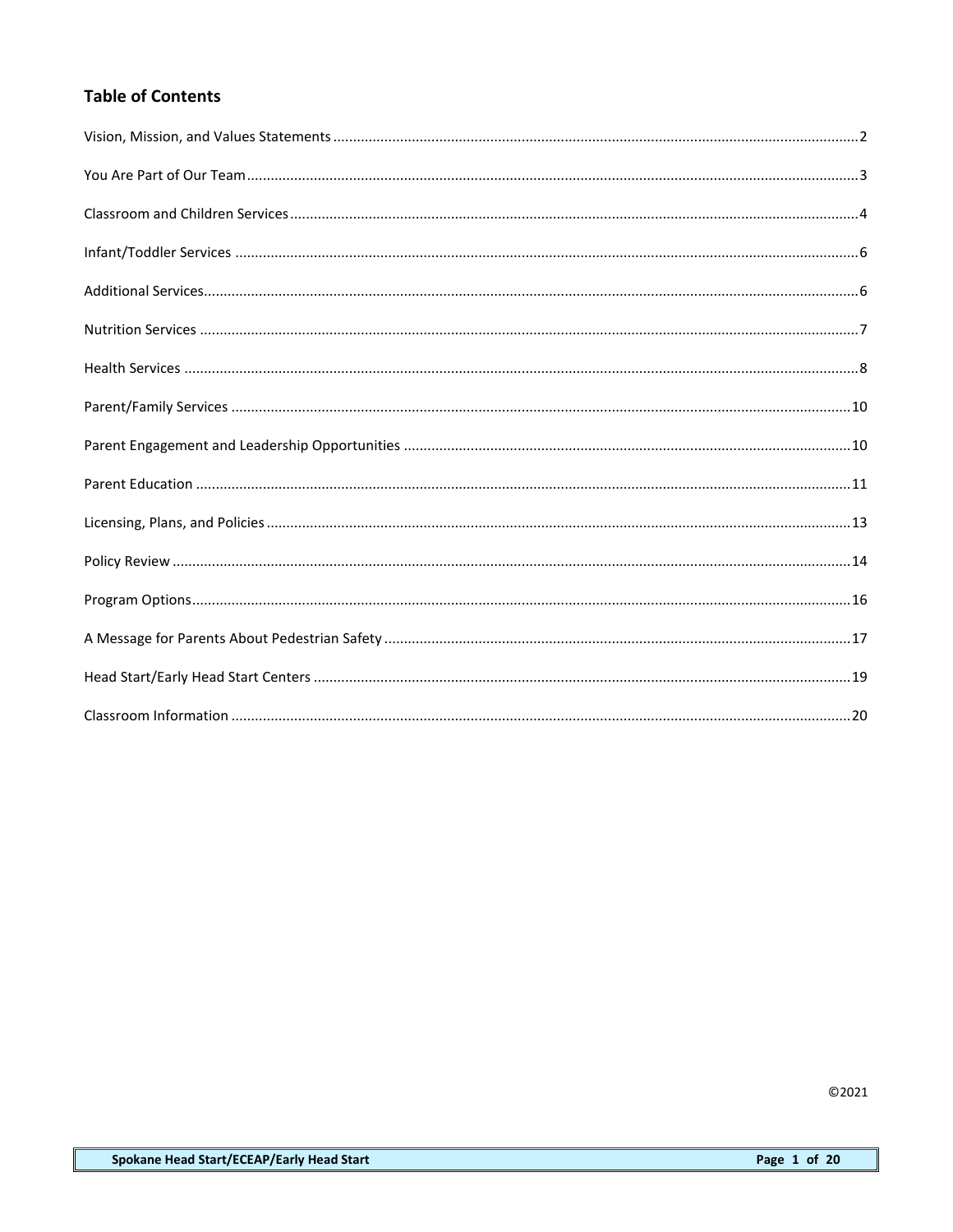#### Welcome to Head Start/Early Head Start!

We're excited to have you and your child join us as members of the Spokane Head Start/Early Head Start community. Head Start and Early Head Start are comprehensive early childhood education programs that promote school readiness from birth to Kindergarten. School readiness means children are ready for school, families are ready to support their children's learning, and schools are ready for children. We promote children's growth in cognitive, social, emotional, physical development, and health.

Children do better in school when parents are involved, and we believe that you, as the parent, are the first and most important teacher of your children and that your engagement is an important part of your child's success. We welcome you to become involved in some of the many parent participation opportunities in our program, such as volunteering in the classroom, trainings, parent events, etc. We especially encourage parents to consider being part of Policy Council. The Policy Council meets monthly and allows parents and community members to have input in program direction and to share ideas about how we can improve our services to families.

This handbook includes important information about program policies and practices that will help you and your child get the most benefit from your Head Start/Early Head Start experience.

Bobbi Woodral

District Director

# <span id="page-2-0"></span>Vision, Mission, and Values Statements

# Vision

Enhancing lives of children and families for success in school and life.

# Mission

We are dedicated to providing high quality education, health, and social services for the wellbeing of young children and their families.

# Values

#### **Empower Through Education**

We recognize the power of education to transform and enrich the lives of children and families. We support lifelong learning and foster individual development as a cornerstone for personal wellbeing and success.

# **Foster Respect, Inclusion and Diversity**

We welcome diversity and honor individuals for their unique contributions to the program.

# **Serve the Community**

We value partnerships within the community. Together we strive to anticipate and respond to community needs, collaborating to enhance services that enrich the quality of family life.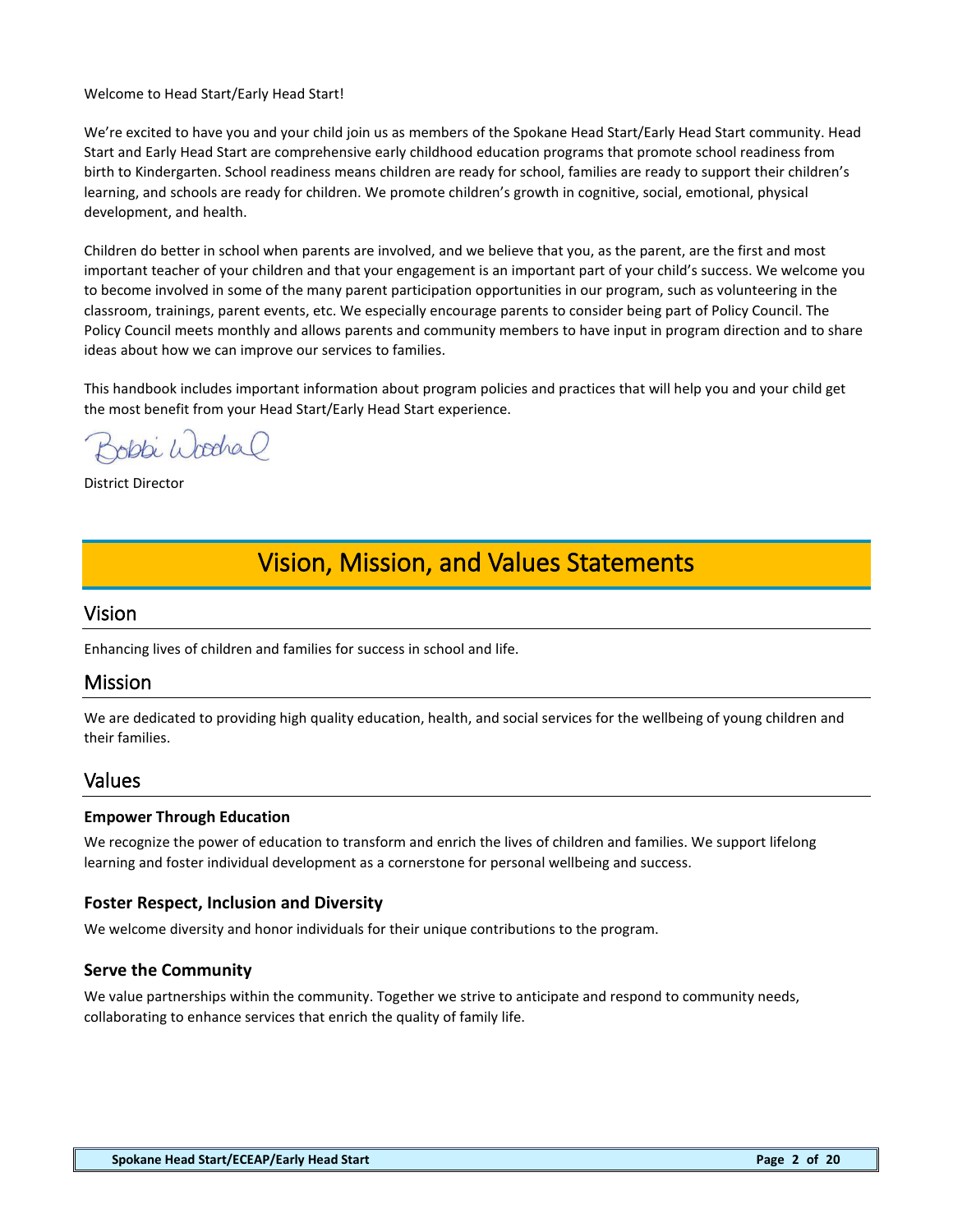# You Are Part of Our Team

<span id="page-3-0"></span>Head Start (HS) and Early Head Start (EHS) depends on you to make our program successful! There are many opportunities for you to get involved. We welcome you to become involved in your child's HS/EHS classroom.

# **WAYS YOU CAN VOLUNTEER AND GET INVOLVED**

#### **Health and Nutrition Activities**

- Help with health screenings
- Share family recipes
- Help with classroom cooking activities

#### **Classroom Opportunities**

- Read with children
- Help with classroom activities
- Support your child's learning goals at home
- Share family traditions and culture
- Help with art activities
- Prepare classroom activities at home
- Sing a song/play instrument
- Share about your job or hobbies

#### **Office Activities**

- Answer phones
- Decorate bulletin boards
- Put information in cubbies
- Help with mail and filing
- Photocopy flyers

#### **Program Planning**

- Represent your site at Policy Council
- Assist with program self-assessment
- Participate in parent committee meetings
- Recruitment at community events

While you participate in program activities such as classroom or center volunteer, attending parent meetings/trainings, etc., Head Start will pay for childcare for your non-enrolled children. See your family services coordinator for a Child Care Reimbursement form.

**IMPORTANT:** Regular volunteers need to have a TB test (see your medical provider) and a Criminal History Check.

**IMPORTANT:** All adults and children **must** wash their hands when entering the classroom. Hand sanitizer is **not** an acceptable alternative and is not provided.

#### **IN-KIND**

We need over *\$1 million* worth of volunteer hours each year to count toward required nonfederal match, or "in-kind," requirements. Time spent at home supporting your child's learning goals can also count toward in-kind.

**IMPORTANT:** We must keep track of how many hours parents give to our program.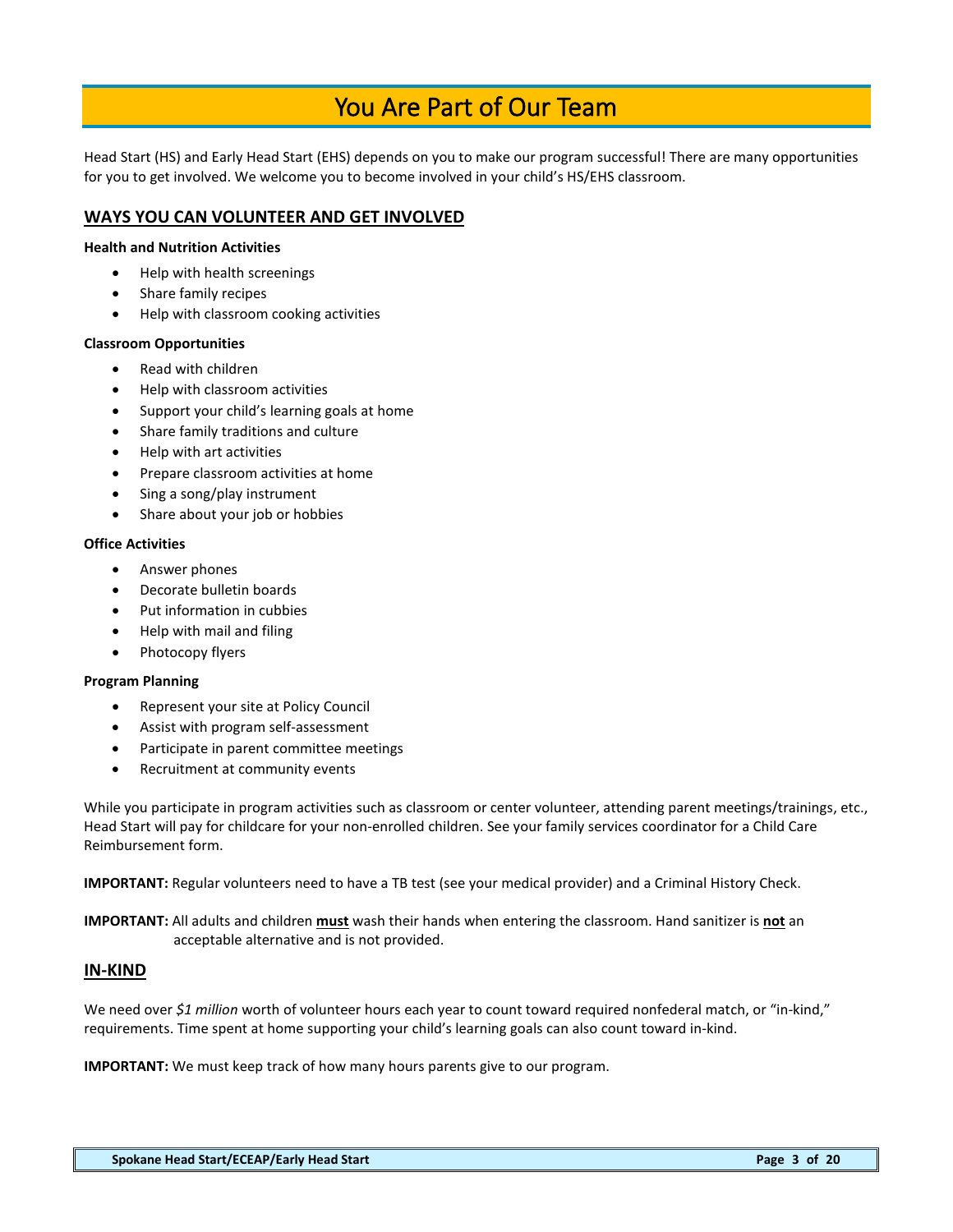# Classroom and Children Services

<span id="page-4-0"></span>Parents are welcome to visit their child's classroom at any time; however, please make other arrangements for the enrolled child's siblings. Drop-off and pick-up can be hard for young children. If possible, allow extra time to say "good-bye" at the beginning of a session and for pick-up at the end of the day.

Children enrolled at HS/EHS have the chance to build friendships with other children and adults. They learn through play actively exploring the world around them including art, water play, music, movement, and story time. They develop selfregulation skills and to express their emotions appropriately, readiness to learn, and independence. Most importantly, children learn to feel good about themselves and school! To support this, HS/EHS staff:

- Involve parents in planning child activities and gathering in-kind at home.
- Give children many opportunities for success and lots of positive messages.
- Help children learn how to solve problems.
- Meet with you four times during the year to talk about goals for your child.
- Offer cooking activities and teach good health and safety habits.
- Water activities are offered indoors using approved water/sand play tables and outside sprinkler may be permitted for summer classroom sessions. Swimming or outdoor pools are not allowed.
- Support individual and cultural differences that help children develop self-identity and strengthen their family and community relationships. Activities of a religious nature are not a part of Head Start/EHS.

# **CURRICULUM**

Teachers use the Creative Curriculum as a foundation for planning individualized learning experiences for your child. This curriculum provides materials, ideas, and support for planning. We also use Conscious Discipline as our social and emotional learning curriculum. See your child's teacher or family services coordinator for more information.

We believe children learn through their experiences as they use their senses to explore the world around them. Our classrooms provide many opportunities for exploration and learning supported by your child's teachers. They will work with you and your child to make sure activities support your child's unique strengths and needs. Our classrooms are also designed to meet the needs of specific age groups – infants, toddlers, and preschoolers. Some classrooms may have mixed age groups as needed to support children moving from toddler rooms to preschool.

# **STAFF TO CHILD RATIOS**

Our classrooms are staffed with the following adult to child ratios at a minimum. You will frequently see additional staff in your child's classrooms as we work to ensure quality learning environments:

- Infant classrooms: 1 adult to 4 children
- Toddler classrooms: 1 adult to 4 children
- Preschool classrooms: 1 adult to 10 children

#### **HOLIDAYS AND CELEBRATIONS**

Celebrations in classrooms focus on all the things your child is learning. We will leave holiday celebrations to you and your family.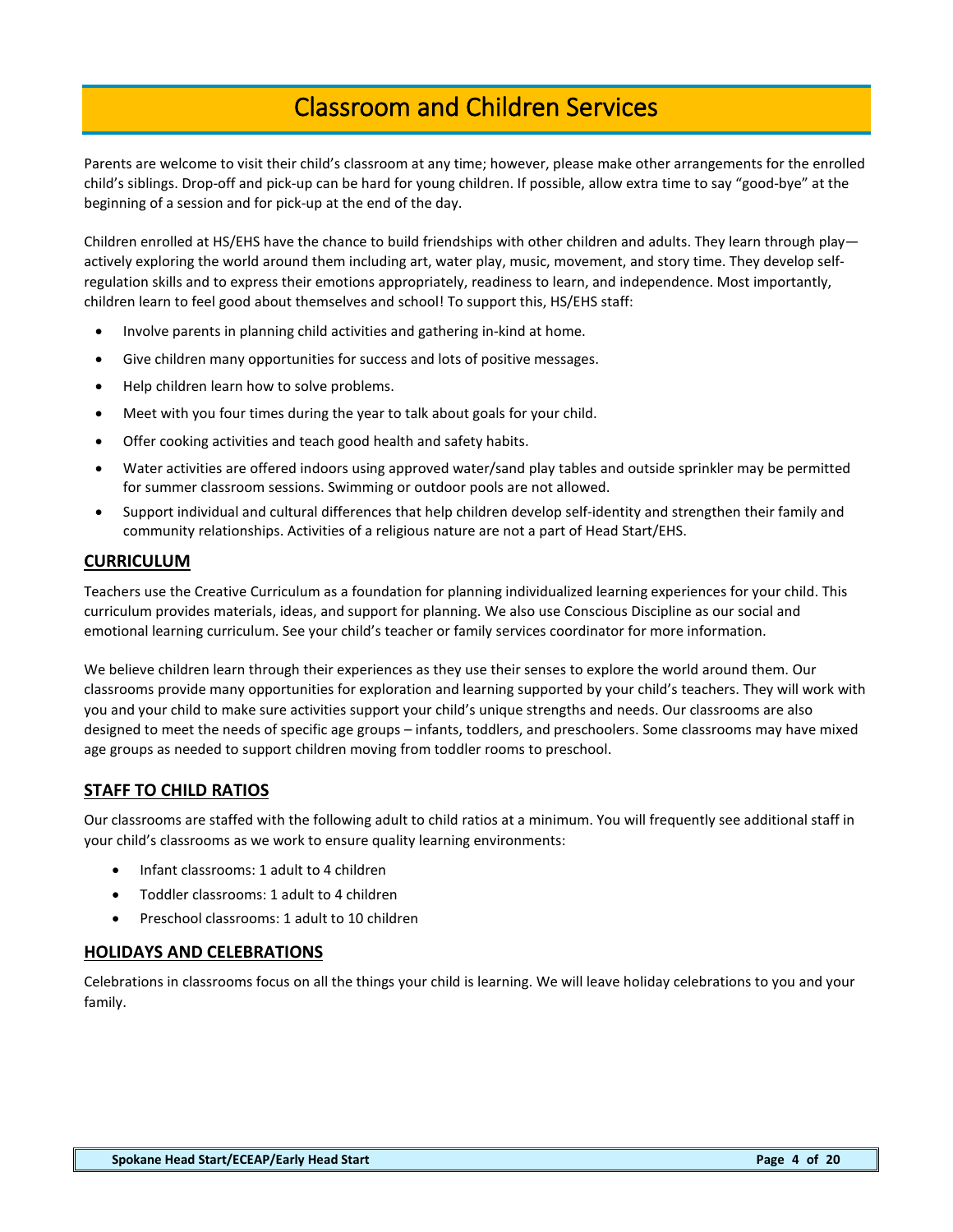# **SAMPLE CLASSROOM SCHEDULE**

- Arrival
- Breakfast/brush teeth
- Choice activities
- Handwashing
- Lunch
- Rest time (full day only)
- **Snack**
- Outside play
- Departure

# **DRESSING FOR SCHOOL**

Your child should:

- Wear comfortable play clothes that are easy to wash—we do lots of messy projects.
- Dress for the weather, including hats, mittens, and boots. We go outside almost daily. **NOTE**: Follow the *Child Care Weather Watch* guidelines on page 14. Also see *Air Pollution and School Activities* on page 15.
- Bring an extra set of clothes to be left at the site.
- Wear shoes that are safe for running, climbing, and playing. No flip-flops or strapless sandals.

# **CHILD GUIDANCE AND DISCIPLINE**

Sometimes a child may engage in behaviors that are unsafe for themselves or others. Head Start/EHS staff and parents work together to develop a behavior support plan. We also work with other professionals as needed to help make the classroom a safe, enjoyable place for all children.

Our full-time program staff are all trained to use Conscious Discipline for social and emotional child guidance and to teach children self-regulation skills. Child restraint is not used.

# **TOILET TRAINING**

Teachers will work with parents to support toileting readiness. Provide extra underwear and clothes at school while your child is learning this new skill. Children are encouraged but not forced to use the toilet. Talk with your child's teacher about the use of training pants and pull-ups.

#### **BITING**

We encourage your child to use "words," not their mouth or teeth to communicate, but sometimes children bite. Icepacks will be applied to the injury. Accident reports will be made, and you will be notified that day if your child is bitten or has bitten another child/adult. If biting becomes frequent, we will meet with parents and make a plan for home and school.

# **REMINDERS FOR PARENTS**

Please silence your cell phone when participating in site activities and when dropping off or picking up your child. Please do not allow your child to bring their toys to school.

**IMPORTANT:** You **must** sign your child in and out of the classroom **daily**! Full legal signatures are required using the electronic attendance system.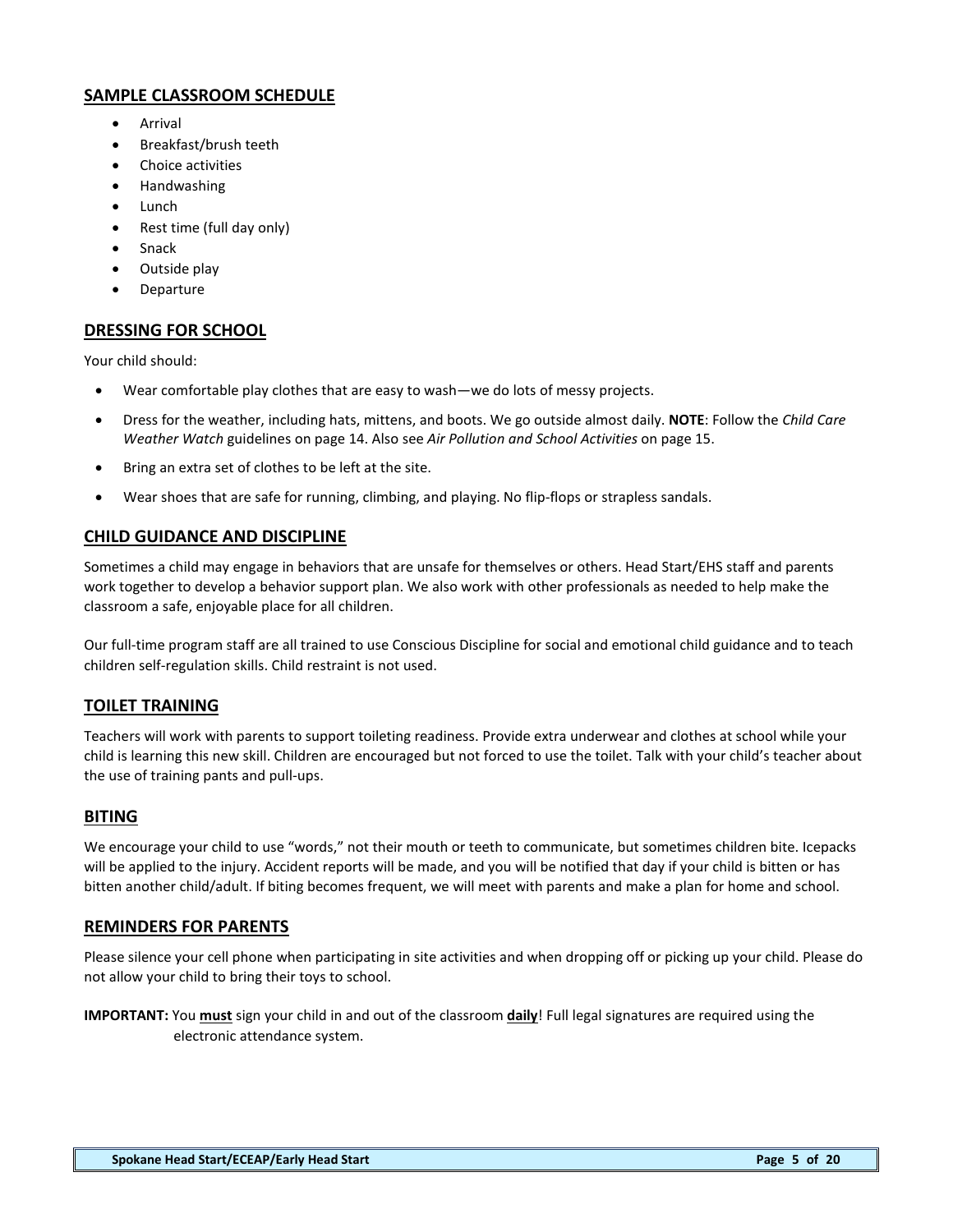# Infant/Toddler Services

# <span id="page-6-0"></span>**COMMUNICATION**

You are welcome to join your child in the classroom. You can rock or nurse your baby and participate in activities throughout the day. It is important to let us know every day about your baby or toddler. We invite you to use the "Daily Communication Log" in each room. Tell the teacher about any changes in food, bottles, sleep, emotions, and health. We welcome your ideas concerning family traditions and activity ideas.

# **FEEDING**

**Breastfeeding**: This is the best food for infants. We want to support you when nursing your baby. We can provide you with a comfortable, private place to feed your baby. Let's talk about what you need. Breastmilk is welcomed with child's name and date labeled.

**Bottles**: Tell us what formula your baby is using. In most cases, we will provide that formula. If it is a low-iron formula, we will need a note from your child's doctor. Infants will be held while drinking from a bottle.

**Meals**: We offer healthy, nutritionally balanced meals and snacks. We eat family style meals. Between about six months and one year of age your child can begin to drink from a cup. This will prepare your child for being weaned from the bottle between 12-13 months. Tell us what foods your baby eats at home and when they try a new food. Introducing new foods is up to the parent; teachers will help you.

# **DIAPERING**

We will keep a record of when your child is changed. We provide diapers and wipes while your child is in our care. We follow stringent sanitary procedures by wearing disposable gloves and using disposable changing table paper. Afterwards, hands are washed, and the changing area is cleaned with a sanitizing solution.

#### **SLEEPING**

In keeping with state safe sleep guidelines, infants will be placed on their backs in their own crib. Staff do not use blankets, bumper pads, mobiles, or stuffed animals in the crib. No child over six weeks of age will be swaddled or restrained in any way. Infants and toddlers can be rocked to sleep or swaddled to rest but the blanket or swaddling will be removed before placing the child in the crib to rest. Our program will follow safe sleep standards per licensing. The intent is to provide a safe, soothing, and comfortable place for children to sleep. Infants and toddlers are allowed to sleep on their own schedules. Toddler classrooms provide a consistent rest time as part of the daily classroom routine.

# Additional Services

### <span id="page-6-1"></span>**DUAL LANGUAGE LEARNERS**

For families who speak a primary language other than English, we work through community agencies to access interpreters. Staff also have access to telephone interpretations services as needed to help connect families to services. We may provide written information in languages other than English as requested. Classroom environments and materials reflect and honor the home languages, cultures, and diversity of the children enrolled. When possible, we hire staff who speak the languages of enrolled children as well as English.

#### **MENTAL HEALTH**

We consider mental health to be a foundation for the HS/EHS program. Mental health is about our social and emotional well-being and affects the relationship between children and parents and our relationship with everyone around us. Conscious Discipline curriculum is used with children and parents.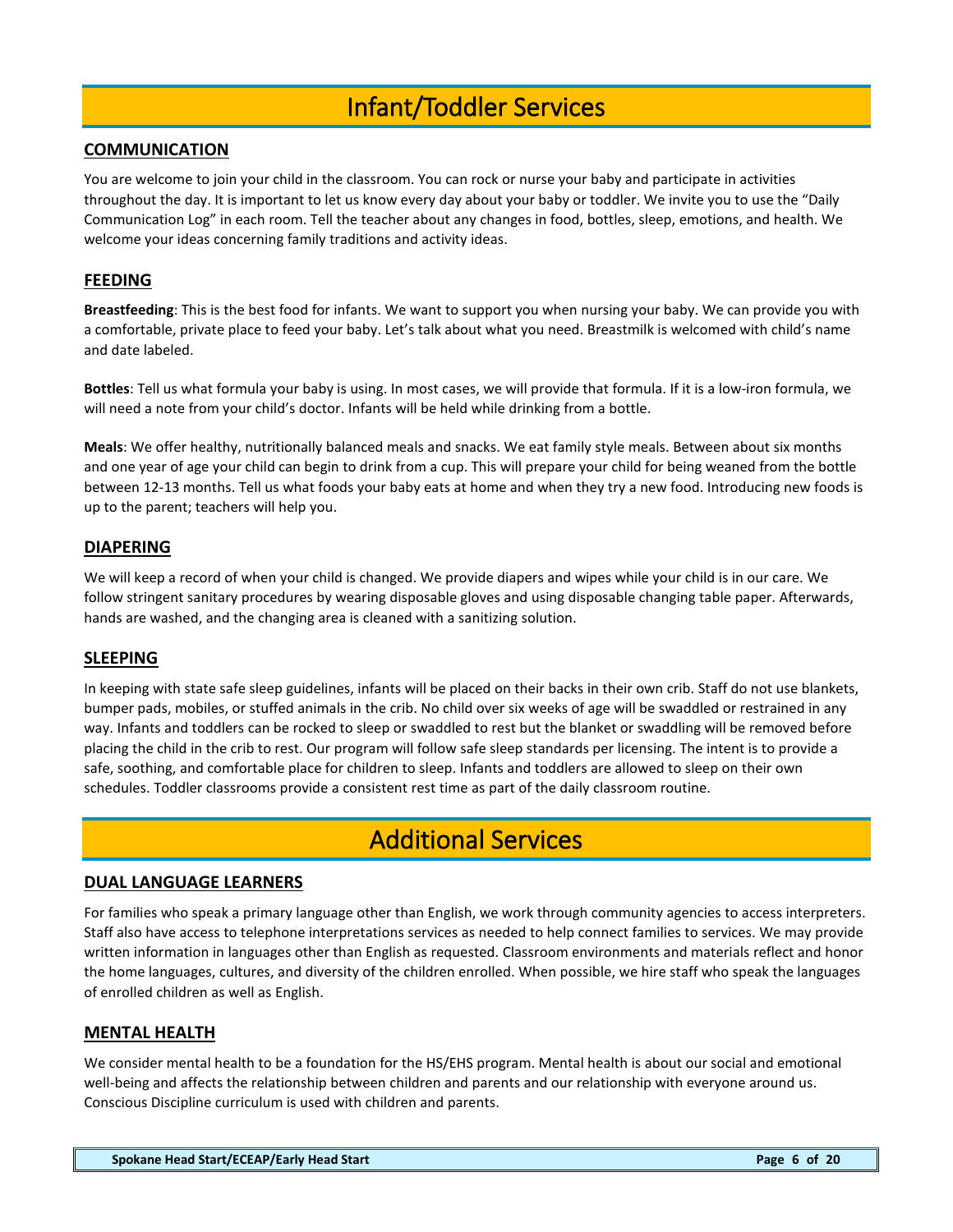#### **Our goals for children and families are to:**

- Respect and value others as individuals.
- Provide a safe, secure, and nurturing environment.
- Learn social skills, which lead to positive self-esteem.
- Seek help and support when needed.

Teachers, family service staff, and mental health consultants help children learn to share feelings, build trust, problemsolve, resolve conflicts, and develop independence and attachments. All of these lead to the development of positive mental health. Parent training is offered in these same areas. Mental health consultation services are available. Ask staff for more information. Community resources are also available.

# **DISABILITIES**

All children receive health and developmental screenings within 45 days of enrollment. This is to identify areas where further evaluation may be needed. If you have any concerns about your child's development, talk to your child's teacher.

### **KINDERGARTEN TRANSITION**

Staff support parents with kindergarten registration including identifying home school, obtaining and completing registration paperwork, and required immunization records. With parent permission, we send a summary of child development and learning to Spokane Public Schools to be shared with the receiving kindergarten teacher.

# Nutrition Services

<span id="page-7-0"></span>Children in our program are served nutritious meals following the Child and Adult Care Food Program guidelines.

**IMPORTANT:** If your child has food and/or milk allergies, please let us know! Your family services coordinator and teacher will work with you, our cooks, and the nutrition specialist, a registered dietitian, to meet your child's needs.

# **MEALTIME IS PART OF CLASS TIME**

It is very important that your child arrive at school on time in order to eat with their classmates. Under special circumstances, if you bring your child late for breakfast, we can provide them with some food. Because the classroom has a schedule they follow, you may have to go to the kitchen to get the food and you must remain with them while they eat.

Children learn a lot at the table when they serve and pour for themselves, pass foods and take part in conversations. They are even willing to try foods they might not eat at home! Parents tell us this all the time. So be positive and don't tell your child, "You won't like that!"

Children in a full-day program receive breakfast, lunch, and an afternoon snack. Children who come for the morning session receive breakfast when they arrive and lunch before they go home. Afternoon session children receive lunch when they first arrive and a snack before they go home. Menus are provided to parents with the site monthly newsletter.

Because we don't allow food to leave the classroom, please let your child sit at the table to finish their meal or snack.

- Parent volunteers may eat in the classroom when their participation is scheduled at least two days in advance and they are helping out with the meal.
- Due to rising food costs, we can only provide a child-sized meal and only two volunteers at a time are allowed to eat in the classroom.
- Non-enrolled siblings of enrolled children are not allowed to eat meals in the classroom.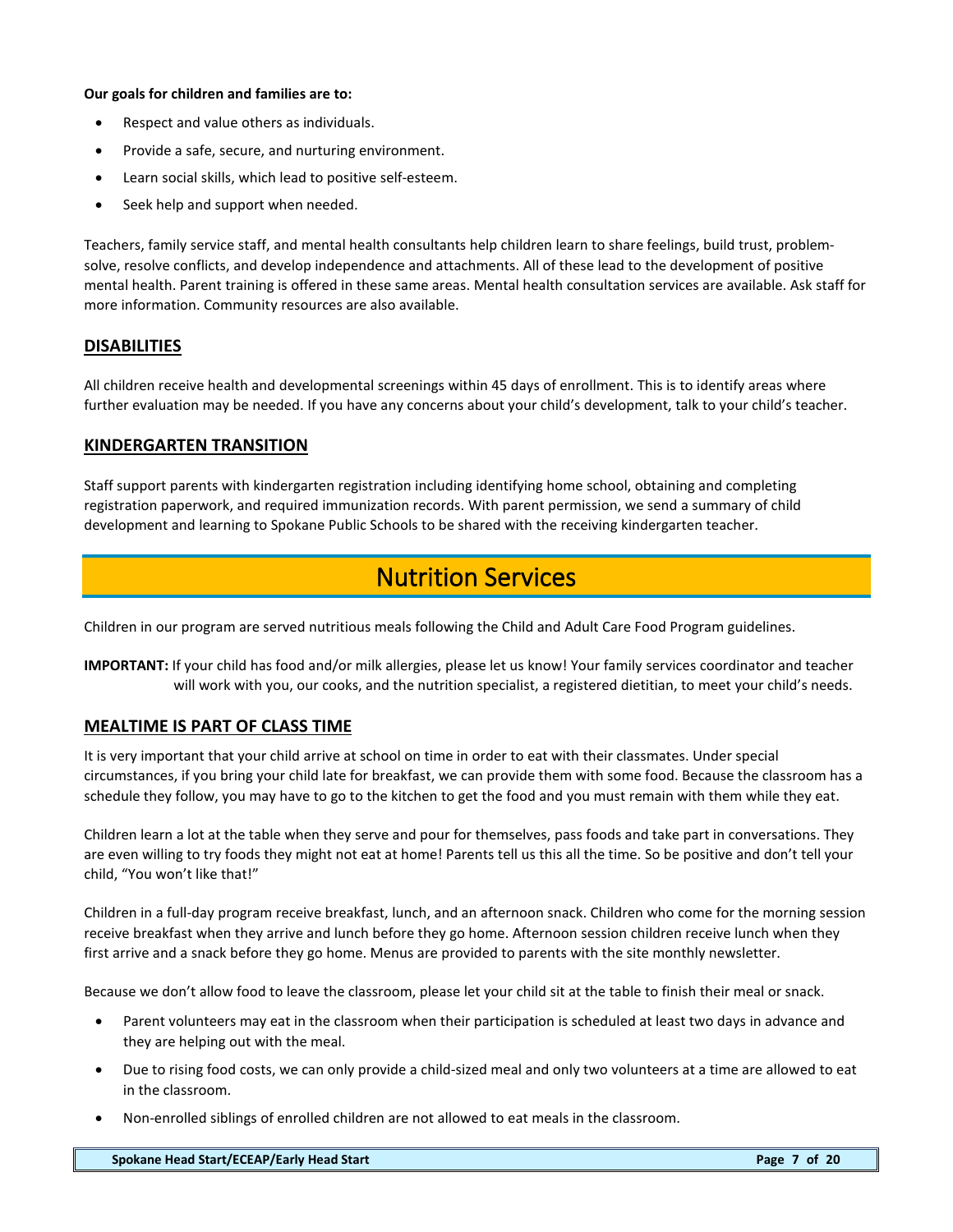# **EATPLAYGROW™**

Head Start and Early Head Start are using an early childhood health/nutrition curriculum developed by The Children's Museum of Manhattan (CMOM) and The National Institutes of Health's (NIH's) We Can! program. We like this curriculum because it teaches positive messages about health/nutrition in fun and engaging ways, and it uses art, literacy, math, and physical activities to teach health and nutrition. We hope to engage everyone with information and strategies to make healthy choices at school and at home! Ask your teacher what the lesson for the month is so you can support your child's learning at home.

### **FOOD EXPERIENCES IN THE CLASSROOM**

At least once a month, toddler and preschool classrooms do a food preparation project during class time. If you have ideas about simple foods that children can help prepare, let your child's teacher know. Food may only be purchased by HS staff for all activities.

### **HEAD START/EHS PROMOTES HEALTHY FOOD CHOICES**

- Our policy does not allow sweets to be brought into the classroom for birthdays or other occasions. There are other ways to celebrate. Talk to your child's teacher for other ideas.
- Please, no gum or candy in the classroom.
- Outside food is not allowed including home-canned, frozen, or prepared foods for classroom use (accommodations for individual special diets must be arranged in advance with the dietitian.)

<span id="page-8-0"></span>The menu is posted in classrooms each week and is provided in your monthly site newsletters.

# Health Services

Our goal is good health for your child and your entire family. We expect your child to have a medical and a dental home with continuous accessible health care. We are available to help connect you with these services in our community.

#### **HEAD START/EHS HEALTH SCREENINGS**

Staff provide the following health screenings and results for all enrolled children: vision, hearing, height, and weight.

#### **EMERGENCIES OR SUDDEN ILLNESS**

- We are trained to provide emergency First Aid and will call 911 if needed.
- We will call you at home, school, or work in case of an emergency. If you are not available, we will call the emergency contact that you have listed on your Release and Treatment Authorization form.
	- o **IMPORTANT:** Please tell us when phone numbers for you or your emergency contacts, doctor, or dentist change.
- We will ask you to sign a release so that your child can be treated at a hospital in case of a serious injury or illness when we are unable to reach you or your emergency contacts. If you cannot get to the center and your child is being transported to the hospital, a staff member will accompany your child and remain with your child until you or a family member arrive.

#### **HEALTH CARE PLAN**

Staff follow the written program Health Care Plan available at each site as well as the Head Start Performance Standards to provide comprehensive health services to all enrolled children. Parents can review a copy of the Health Care Plan at their child's site upon request.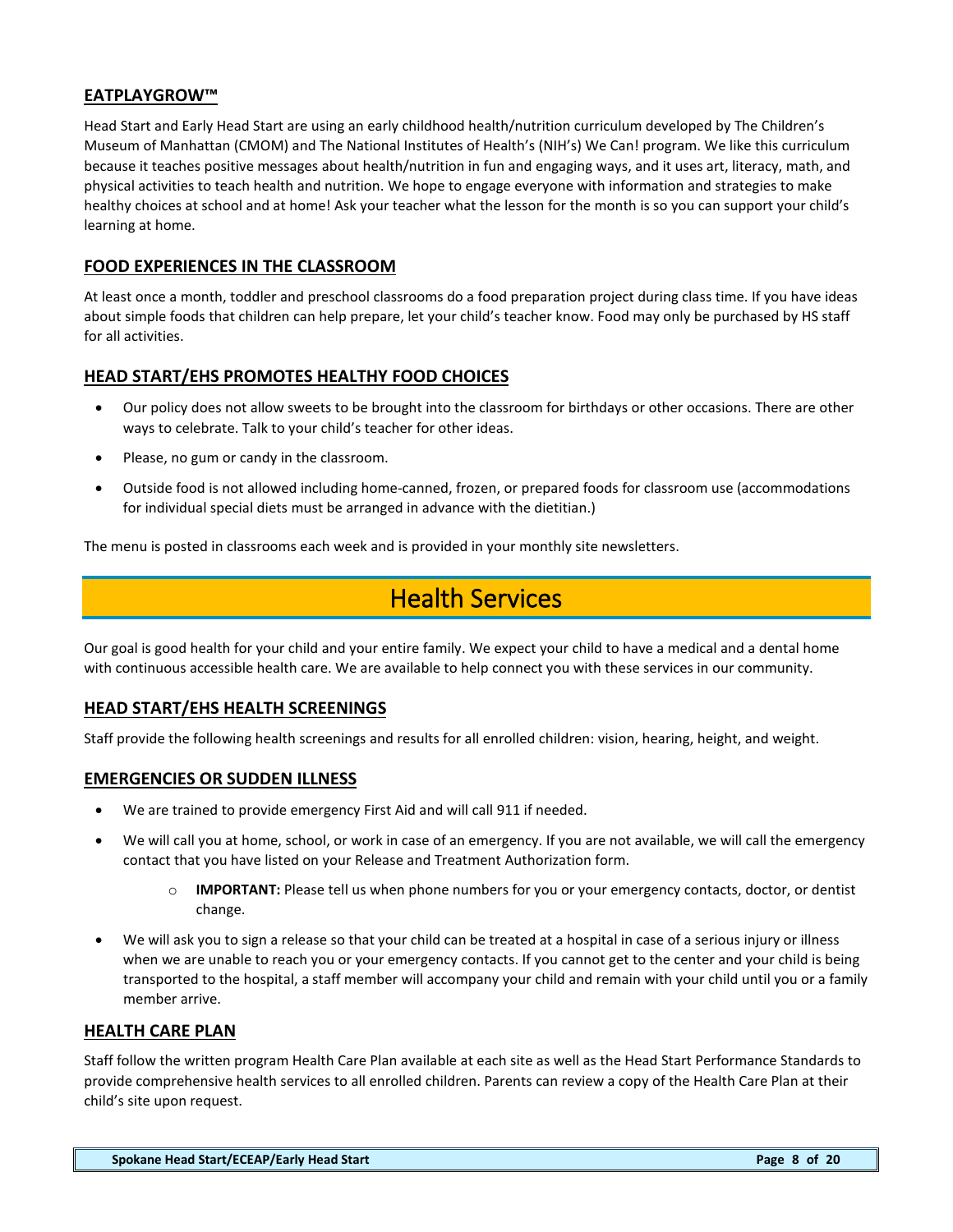# **FIRST AID**

All staff who provide direct care to children are required to attend pediatric first aid and CPR training. At least one staff with first aid and CPR certification must be present with each group of children. Staff are required to keep their first aid/CPR certification current. Every classroom maintains a fully stocked first aid kit including an infrared, no-touch thermometer.

### **BE VERY WISE — IMMUNIZE!**

Washington state law requires all children to be fully immunized or exempt prior to starting school. There are exceptions for families experiencing homelessness or in transition. See your family service coordinator or health care provider for additional information.

### **WELL-CHILD EXAM**

Well-child exams are required for all children. These exams ensure that your child is healthy and typically developing. Infants and toddlers need exams frequently while preschoolers need them yearly. Follow the schedule your health care provider recommends for your child. Staff are required to obtain a copy of the most recent exam for your child records.

# **DENTAL EXAM**

Dental exams are required for all children. Staff are required to obtain a copy of the most recent exam for your child's records.

### **MEDICATION AT SCHOOL**

If your child is taking any form of medication, our first preference is for medication to be given at home, before and after school. If medication needs to be given at school, we must have authorization from your doctor before beginning and/or discontinuing medications. Connect with your family services coordinator for more information.

#### **WHEN YOUR CHILD IS SICK**

**IMPORTANT:** Please call as soon as possible if your child is sick or won't be at school that day. If your child is too sick to play outside, then your child is too sick to be at school. Sick children cannot remain at school.

If child has diarrhea, or is vomiting, they must be symptom free for 24 hours before returning. Children may return when they are fever free without medication. In certain cases, if your child has been hospitalized or seen in the ER or Urgent Care, we ask that you bring a note from your doctor when your child returns to class letting us know that your child is well enough to return to school. We have healthcare policies and procedures that gives more detail about illness. If you are interested, ask a staff person to share that with you.

#### **Your child must remain at home when:**

- **Vomiting**: Two or more times in 24 hours.
- **Rash**: A Body rash that is not associated with heat, diapering, or an allergic reaction.
- **Lice, ringworm, or scabies:** Child will be excluded at the end of the day it is discovered and can return after first treatment.
- **Diarrhea**: Two or more watery stools in 24 hours.
- **Eye infection**: Drainage from the eye.
- **Sore throat**: With fever or swollen glands.
- **Just not feeling well**: A child experiencing lethargy, persistent crying, difficulty breathing, or a significant change in behavior or activity level indicating illness will be sent home.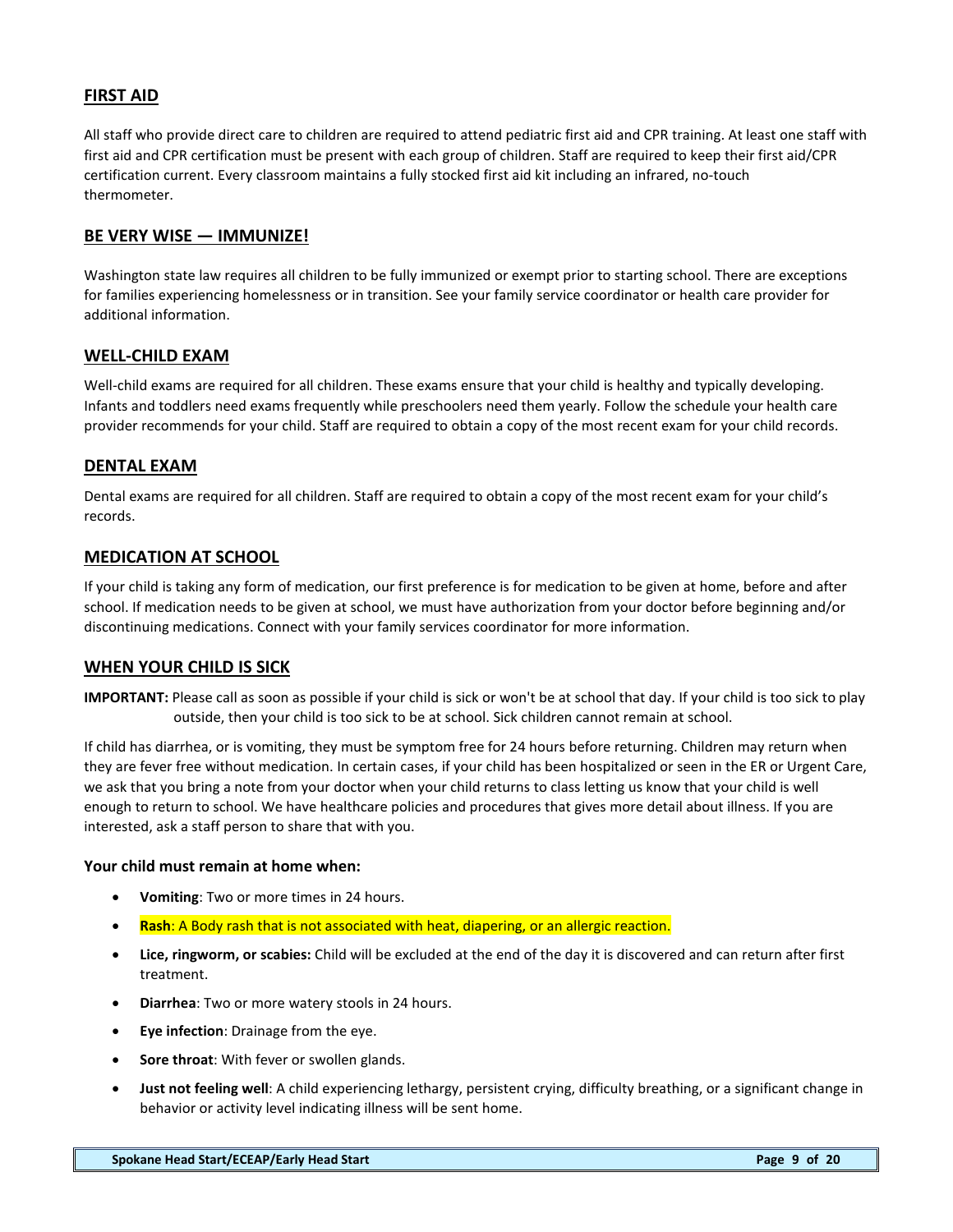- **Fever:** Temperature of 100.4° or more.
- <span id="page-10-0"></span>• **Open wounds or sores:** Need to be completely covered when fluid is present.

# Parent/Family Services

Building on your family's values, strengths, and culture our program staff will partner with you to provide support and find the resources to meet your family's needs.

### **WHO?**

Each classroom has a Direct Service Team (DST): the family services coordinator (FSC), lead teacher, and associate teacher who will work with your child and family.

# **WHAT?**

Throughout the year, we work together as partners. Your family service coordinator (FSC) and you will collaboratively identify your goals, identify steps and locate community resources to help you reach those goals.

Each site will provide unique opportunities for parents and children to learn and have fun together.

### **HOW?**

Our staff is here to:

- Support you in your role as your child's most important teacher.
- Listen to you in order to help you in developing and reaching your goals.
- Assist you in gaining work experience and seek training programs
- Provide information and classes on topics of interest.
- Refer you to resources throughout the community to meet the needs of you and your family.
- Home visits occur twice a year to discuss your child and family goals (for center-based services).
- <span id="page-10-1"></span>• Parent conferences occur twice a year to review child outcomes.

# Parent Engagement and Leadership Opportunities

### **POLICY COUNCIL**

Policy Council (PC) is the program-wide parent decision-making group that meets monthly. Parents and community members help make program decisions, provide approval of the hire process, and approve the budget. Parents and staff members share ideas and concerns. Training is provided for Policy Council members. If you are interested in learning more about PC, ask your FSC, teacher, or center manager.

#### **YOU CAN BE AN ADVISOR AND A DECISION MAKER**

- Attend parent committee meetings
- Serve on program-wide committees
- Become a Policy Council representative or alternate
- Help with the yearly program self-assessment
- Serve on the Health Services Advisory Committee (HSAC)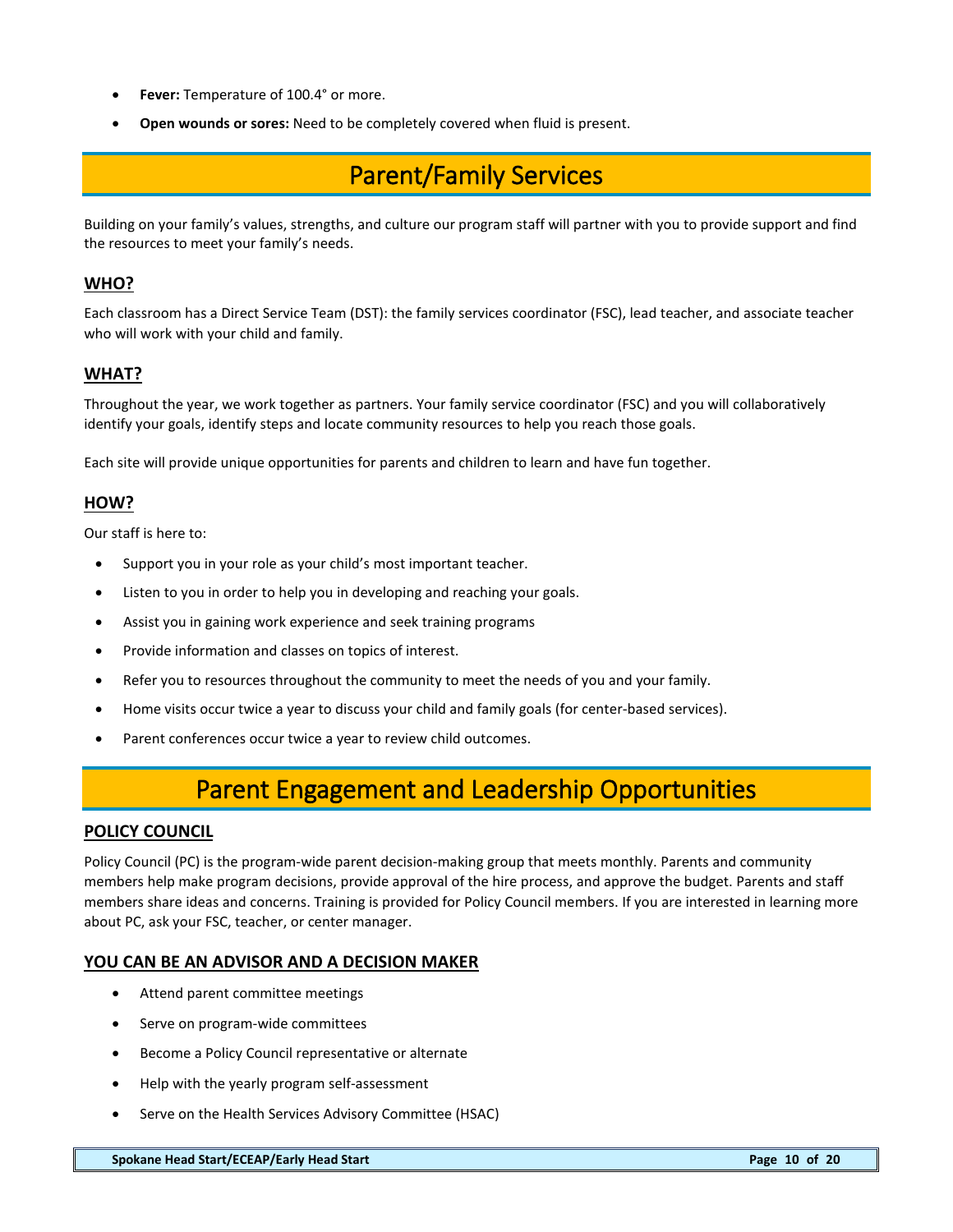# **HEALTH SERVICES ADVISORY COMMITTEE (HSAC)**

This group of parents, staff members, and community health care professionals meet two times a year to address program issues in the medical, dental, mental health, nutrition, and human services fields. Parents are encouraged to represent their center at HSAC meetings.

#### **PROGRAM SELF-ASSESSMENT**

Every year, parents and staff see how Head Start/EHS is doing in meeting family and child needs, as well as federal program rules. Parent participation is very important.

### **SITE PARENT MEETINGS**

**All parents** are encouraged to attend parent meetings. They are held regularly at your center to give you information about what is happening at HS/EHS and in your community. Parent Committee meetings help parents:

- Meet new people and have fun
- Share information and solve problems
- Plan activities for parents and kids
- Hear about Policy Council and other meetings
- Talk with staff
- <span id="page-11-0"></span>Share program improvement ideas

# Parent Education

At each site parents complete an interest survey to indicate which topics are of interest to them.

#### **PARENT TRAINING OPPORTUNITIES MAY INCLUDE**

- Parent/child relationships
- Credit repair
- Dealing with stress
- Career planning
- Family literacy activities
- Fatherhood/male involvement
- Preventing child abuse and neglect
- Energy Savers (Avista and SNAP)
- Money management
- Conscious Discipline: Parent Education
- First Aid/CPR
- **Nutrition**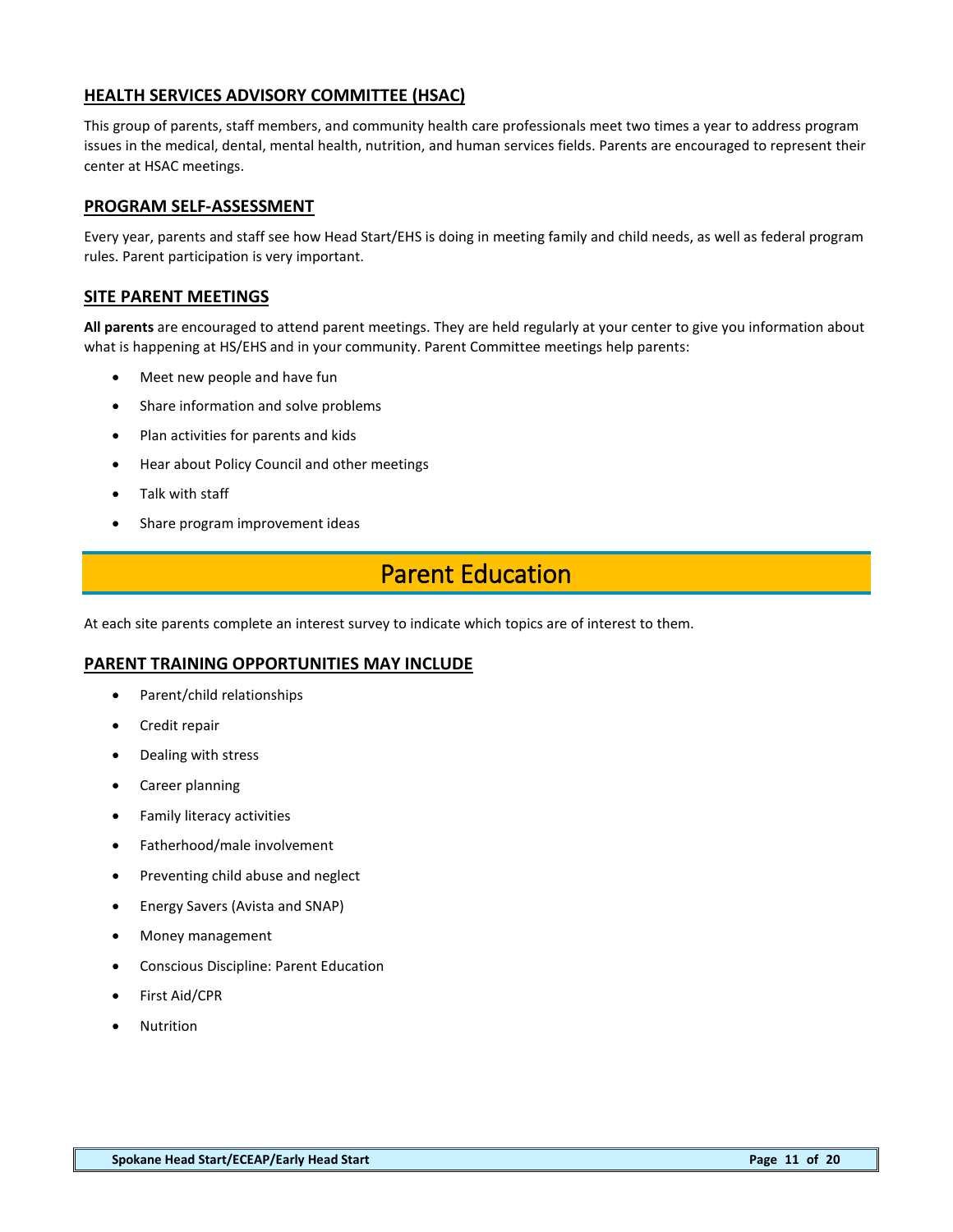# **PARENT EDUCATION OPPORTUNITIES**

HS/EHS has community partnerships to support parents in furthering their education and employment readiness skills:

- **GED** classes
- English as a Second Language (ESL)
- High school completion
- Education and training programs offered at the Community Colleges of Spokane

#### **FAMILY SERVICE COORDINATORS WILL HELP YOU FIND RESOURCES**

- Financial aid/scholarship
- Career planning/job search skills
- Child care
- Housing and rental assistance
- Work and volunteer experience
- Food assistance
- Mental health or disability services
- Medical and dental providers

HS/EHS may pay for parent trainings and the child care costs while you are attending the training. Talk to a staff person.

### **COMMUNICATION**

Everyone comes to HS/EHS with their own beliefs, values and experiences in life. At HS/EHS, we value the uniqueness of each person. We encourage all children, parents, and staff to talk to each other using the following ground rules:

- Show respect to others
- Honor differences
- Be a good listener
- Talk for yourself; use "I" instead of "you" or "they"

Because we're unique individuals, seeing the world from our own point of view, at times we're bound to disagree with others. Focus on the situation or behavior, not on the person. Maintain positive relationships with other parents and staff.

#### **CONFLICT RESOLUTION TIPS**

**Note:** The information below will be explained to you by a HS/EHS staff member upon request. Please ask questions if you don't understand something. If you need an advocate, one can be provided upon request. You may also bring an advocate to help negotiate the dispute.

At HS/EHS we have a "chain of command" for parents, staff, and volunteers to follow. If you have a concern, please:

- Talk directly to the person (if appropriate) and try to work out the problem.
- If that doesn't work, talk to the classroom teacher or FSC, or their supervisor (Center Manager).

Unresolved complaints or conflicts should be forwarded to the Director of Operations (DO) by the Center Manager (CM). The DO may meet with the complaining/disputing parties to mediate/negotiate the conflict. If the complaint and/or dispute cannot be resolved at this level it shall be forwarded to the District Director (DD) for further mediation. The DD may confer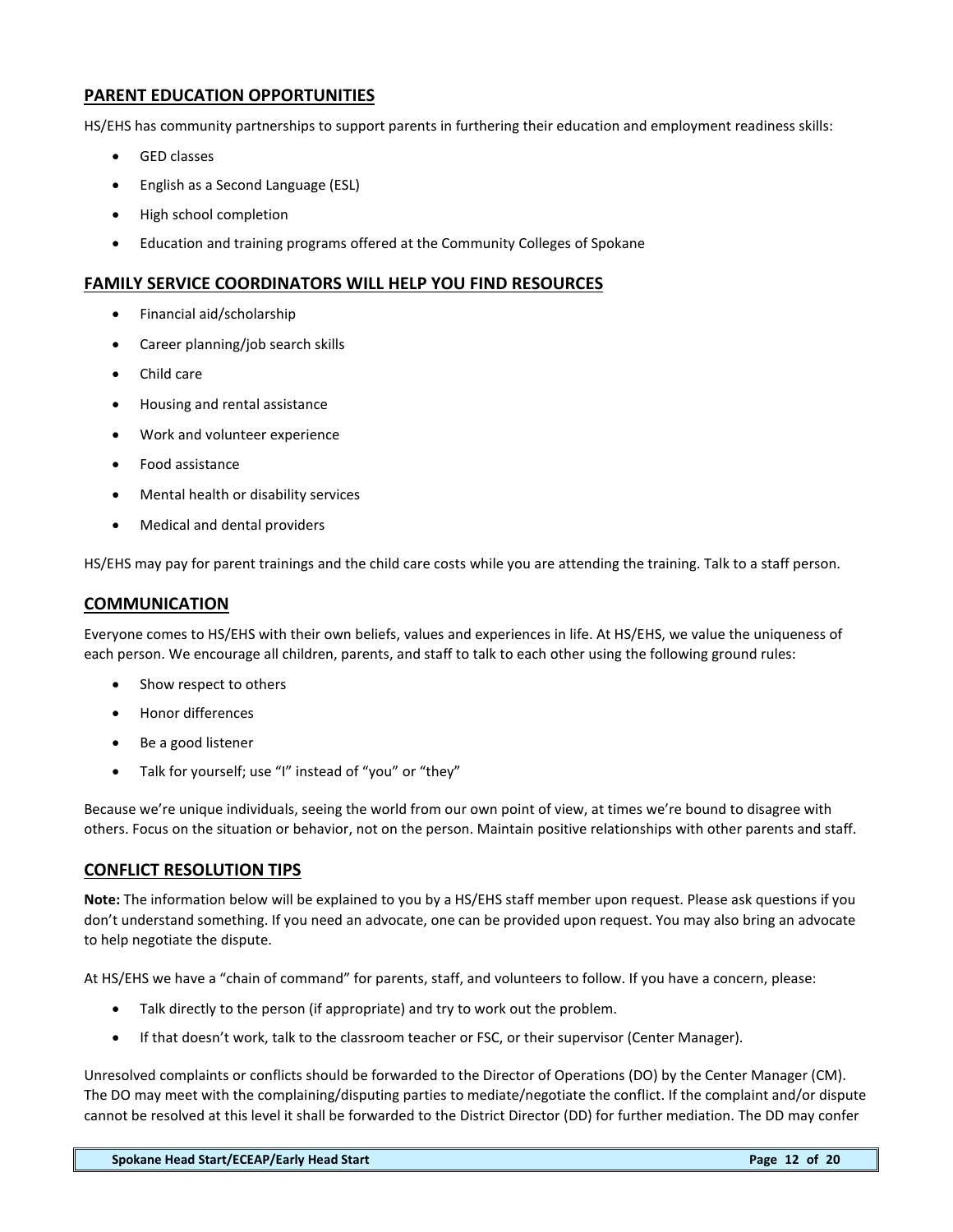with the Policy Council Executive Committee depending on the nature of the complaint. The DD ensures that the complaint will be responded to in writing in a timely manner after the complaint is received. If the complaint is not resolved and further mediation is needed, the CCS Chancellor, who shall act as a representative of the Grantee Board, the Community Colleges of Spokane Board of Trustees (BOT), may be asked to meet with the parties involved for resolution.

No retaliation of any kind will be tolerated by, for, or against anyone involved in the dispute and/or conflict resolution process. This includes any contact with the individuals involved in the dispute or any actions taken against an individual involved in the dispute. The DO will track all parent/community complaints and/or disputes and will report grievances to the DD and/or CCS Chancellor as needed.

**Note**: Our HS/EHS program follows the CCS Student Code of Conduct and General Policies, which includes a zero tolerance for *"physical abuse, threats, intimidation and/or other conduct which threatens or endangers the health or safety of any person, including one's self"* (WAC 132Q-30-214). **With your help, we can work it out! Together, let's make HS/EHS a fun place to learn, play, and work.** 

# Licensing, Plans, and Policies

# <span id="page-13-0"></span>**NON-DISCRIMINATION POLICY**

It is the policy of Spokane HS/ECEAP/EHS that persons shall not be discriminated against (in services) because of race, color, national origin, creed, religion, sex, age, or disability. This policy applies to every aspect of the agency's programs, practices, and activities, including client services and employment services. Any person who believes he or she has been discriminated against should contact the HS/EHS district director at 533-4820.

In accordance with Federal civil rights law and U.S. Department of Agriculture (USDA) civil rights regulations and policies, the USDA, its Agencies, offices, and employees, and institutions participating in or administering USDA programs are prohibited from discriminating based on race, color, national origin, religion, sex, gender identity (including gender expression), sexual orientation, disability, age, marital status, family/parental status, income derived from a public assistance program, political beliefs, or reprisal or retaliation for prior civil rights activity, in any program or activity conducted or funded by USDA (not all bases apply to all programs). Remedies and complaint filing deadlines vary by program or incident.

Persons with disabilities who require alternative means of communication for program information (e.g., Braille, large print, audiotape, American Sign Language, etc.) should contact the responsible Agency or USDA's TARGET Center at (202) 720- 2600 (voice and TTY) or contact USDA through the Federal Relay Service at (800) 877-8339. Additionally, program information may be made available in languages other than English.

To file a program discrimination complaint, complete the USDA Program Discrimination Complaint Form, AD-3027, found online at [How to File a Program Discrimination Complaint](https://www.ascr.usda.gov/how-file-program-discrimination-complaint) and at any USDA office or write a letter addressed to USDA and provide in the letter all of the information requested in the form. To request a copy of the complaint form, call (866) 632- 9992. Submit your completed form or letter to USDA by: (1) mail: U.S. Department of Agriculture, Office of the Assistant Secretary for Civil Rights, 1400 Independence Avenue, SW, Washington, D.C. 20250-9410; (2) fax: (202) 690-7442; or (3) email: [program.intake@usda.gov.](mailto:program.intake@usda.gov)

# **EMERGENCY PREPAREDNESS**

Staff and children practice monthly fire drills and quarterly disaster drills, such as earthquake, lock-down, and bomb threat procedures. You can contact your center manager for more information about your center's Disaster Plan. Every site has a designated secondary evacuation location and additional off-site contact numbers for emergencies. The Community Colleges of Spokane operations hotline (533-3303) is also used to provide emergency information. You will receive a sitespecific emergency information card. Each family needs to provide current and up-to-date emergency contact information, so we can reach you immediately in case of an emergency.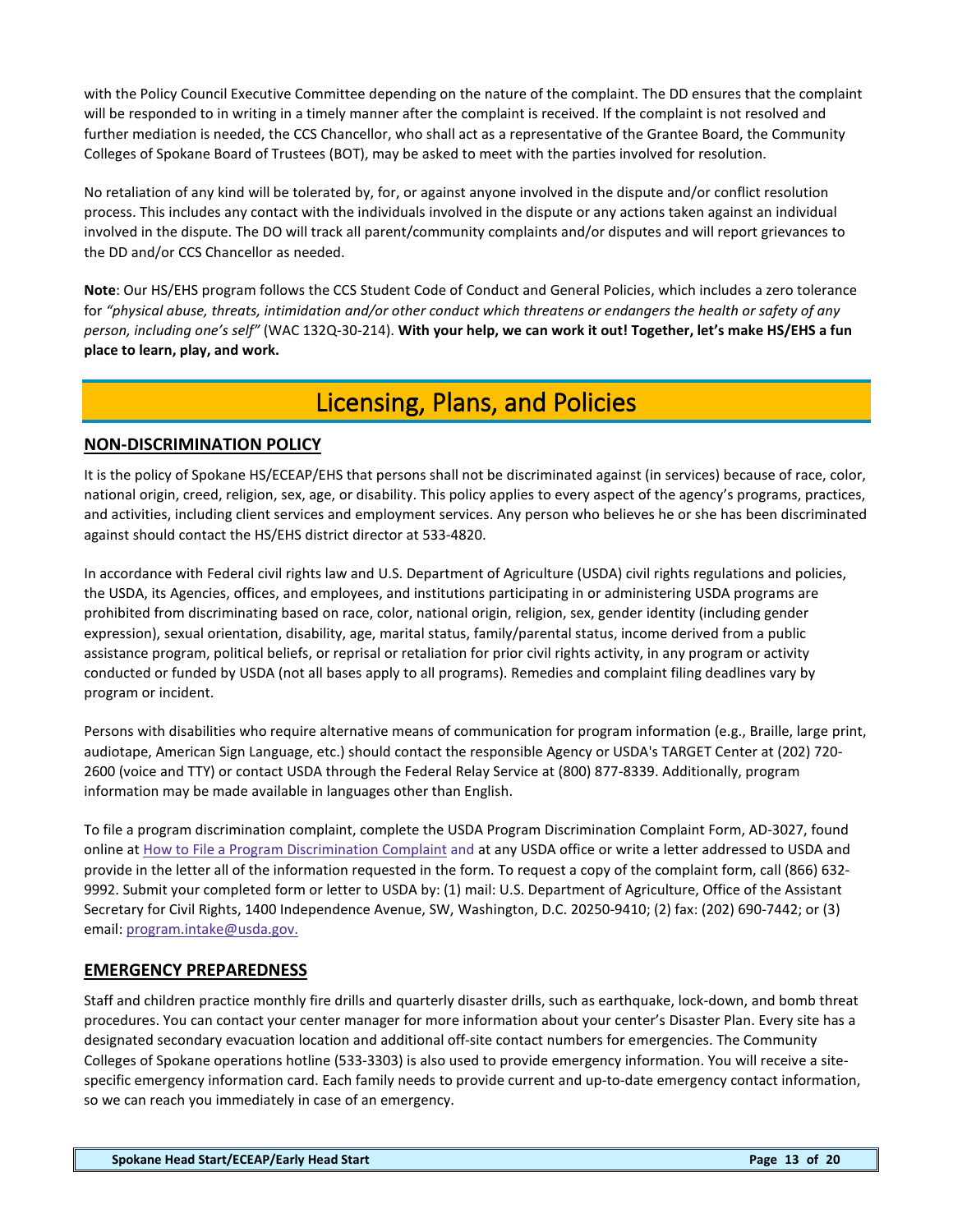You may see your site's office staff for more information about:

- Childcare licensing
- Disaster Preparedness Plan
- Staff policies
- Pesticide (schedule of application)
- Health Care Plan
- Consistency of Care Plan
- Liability Insurance
- Inspection reports and notices of enforcement actions.
- **Menus**

# **CLASSROOM PHOTOS**

With your permission, your child's teachers may take pictures or video of your child for educational/classroom purposes. During special classroom activities, be aware that other parents may take pictures and make recordings of their child which may also include your child. Parents should not post pictures of other children on social media sites. It is each parent's responsibility to monitor the photographing or recording of his or her own children. HS/ECEAP/EHS has no control over the use or distribution of photos taken by parents. We do not use any form of electronic classroom surveillance. Our program uses social media. We will not use any photos or videos of your child without your express permission.

# Policy Review

<span id="page-14-0"></span>Our staff will explain our policies and procedures about your family's participation in HS/EHS. Please be sure that you clearly understand each of the following policies as they are explained to you.

# **ATTENDANCE**

Regular daily attendance is an important part of children's success in school. Children make better progress when attendance is consistent and the earlier the better in establishing the habit of regular attendance. When a child's attendance becomes irregular or falls below 85% contact with the family will be made via telephone call, text, email or home visit. We will work with you to identify and address barriers to consistent attendance. If attendance concerns cannot be resolved, termination of services may occur.

**IMPORTANT:** Parents are expected to call the center if a child will be absent.

# **CHILD CARE**

Due to liability concerns, only children enrolled in our program are to be at the center during their regular class session. The program will reimburse for childcare costs for volunteer activities that have been authorized by staff.

#### **BEHAVIOR MANAGEMENT**

We use Conscious Discipline for social and emotional learning curriculum for the children. Spanking, slapping, yanking, yelling or name-calling of children is not allowed in the center or on the center grounds by anyone, including the child's parents. In accordance with federal Head Start regulations, no child will be suspended or expelled due to child behavior. We will work with parents to create plans to build school success as needed. Child restraint is not used.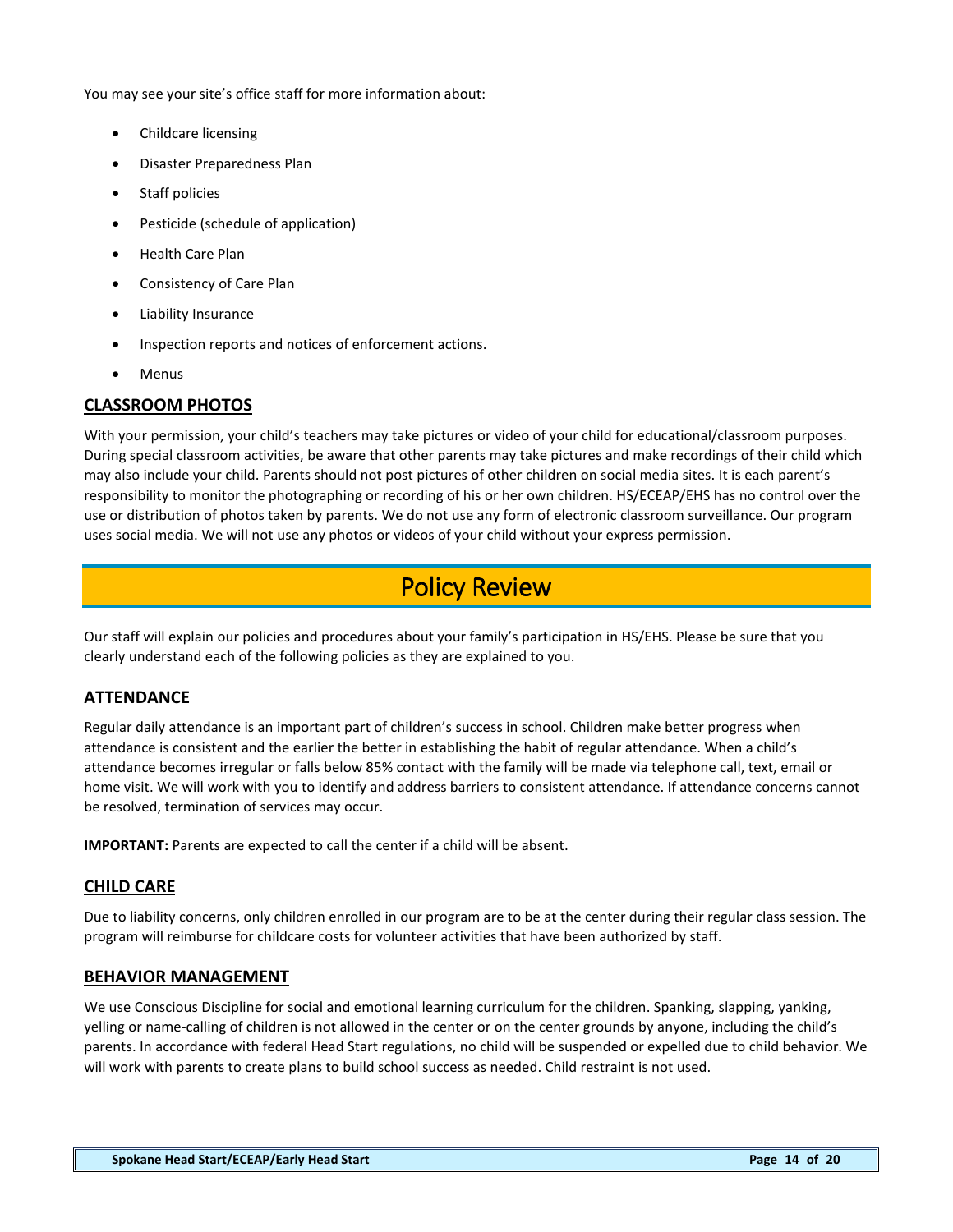# **CHILD PROTECTIVE SERVICES (CPS)**

If staff suspects that a child may be in danger of abuse or neglect, we are required by state law to call CPS. If possible, staff will tell the parent after the call is made. If parents have concerns, they may call CPS directly or discuss it with a staff person. Our goal is to help you strengthen your family.

# **CHILD RECORDS**

In accordance with federal Head Start regulations, information related to program eligibility, child immunization status, physical and dental exam results, classroom observations, and other relevant records are maintained and updated as needed. All records are kept secure. Only staff with a signed confidentiality agreement and a need to know are allowed access. Parents may request copies or program specific documents from your child's records. See your Family Services Coordinator for additional information.

### **CONFIDENTIALITY**

Family records are confidential. Federal Regulations are followed for maintaining records. The Notice of Privacy Practices explains parents' rights to confidentiality while enrolled in HS/EHS. Only the child's parents or program staff may see the records. Other people/agencies must have parent's written permission/court order to obtain records. Parents can request to see/copy the child's file following agency procedures. Files are destroyed three (3) years after a child leaves the program.

# **CONSISTENCY OF CARE**

Early Head Start classrooms use a Primary Care Model that requires four children be assigned to each full-time classroom staff person. The assigned teacher is the primary caregiver for the children in his/her group. All infant and toddler classrooms follow a Daily Staffing Plan to ensure appropriate and consistent care. All preschool classrooms follow a Lead/Monitor Protocol defining which staff is responsible for specific planned activities. These plans are posted in each classroom.

#### **DRUG-AND WEAPON FREE ENVIRONMENT**

We promote drug/alcohol and weapon free environments according to the CCS Student Code of Conduct and General Policies.

#### **ENROLLMENT AND DISENROLLMENT**

Enrollment is determined following Head Start/Early Head Start federal requirements for family income and age of the child. Children transition out of Early Head Start at age 3 and out of Head Start when they become eligible for kindergarten.

#### **FRAUD**

Head Start/Early Head Start is a federally funded program. Eligible families benefit from participating in the program. Families must meet specific requirements as defined in section 1302.12 of the performance standards in order to be eligible for the program. If participants intentionally provide false information, it could jeopardize their child's eligibility and continued enrollment in the program.

#### **ILLNESS**

Children should not attend school if any of the conditions listed in the Parent Handbook or a contagious disease is known or suspected.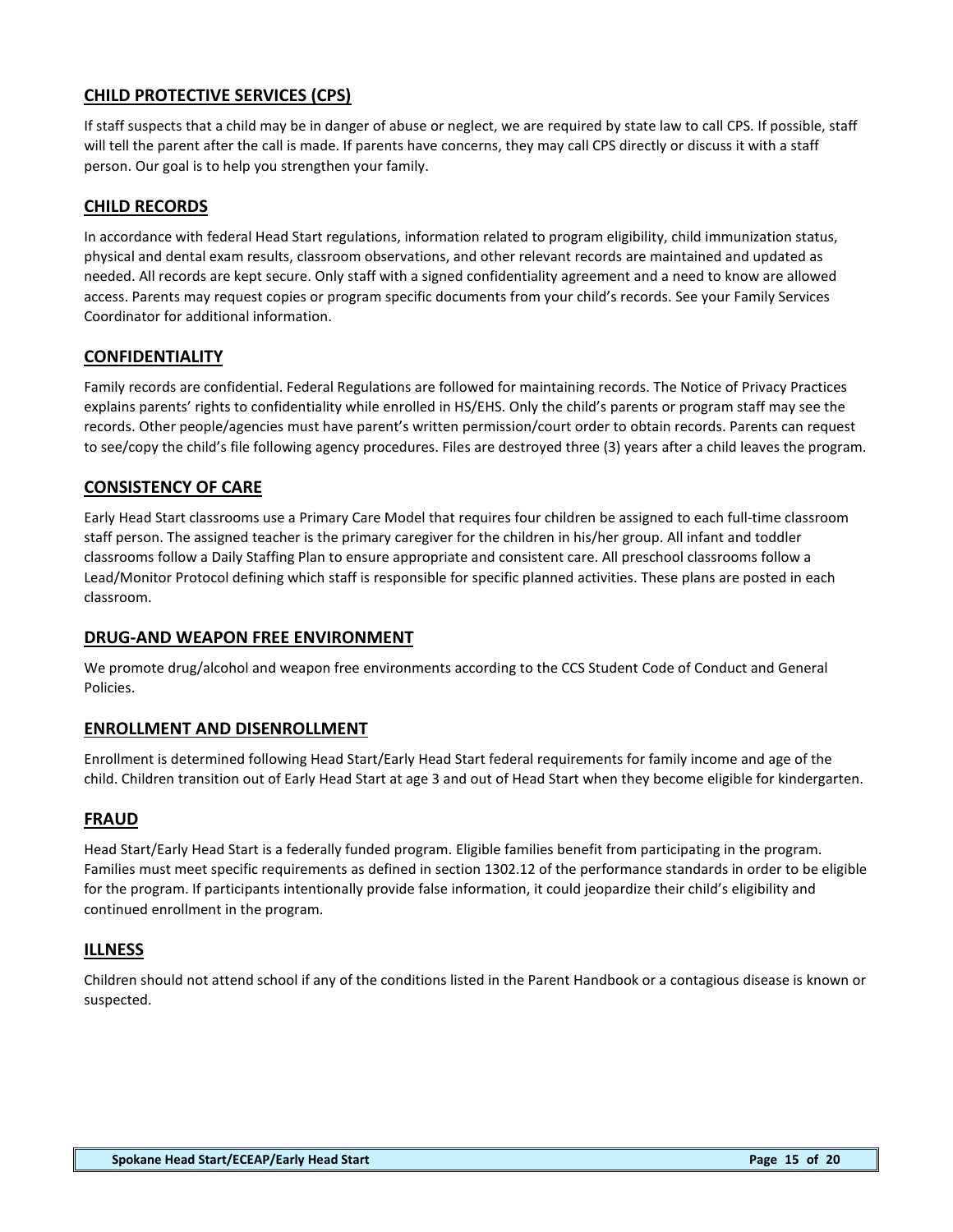# **LATENESS**

Children are expected to arrive on time, stay for the complete session, and be picked up on time. Sites that charge a child care fee may have additional late fees. Parents of children in full-day programs are encouraged to drop off their children by breakfast (see center for schedule). Pick-up time is flexible within regular hours of operation.

#### **OUTSIDE PLAY**

Children play outside daily. Dress your child for the weather and provide a change of clothes.

# **PICK-UP**

Staff will only release children to those people the parent has authorized in writing. The person picking up the child must be at least 13 years of age and be authorized by the parent. If a biological parent wants to pick up a child, the staff must release that child unless we have a copy on file of a court order restricting that parent. Anyone picking up a child should be prepared to produce identification if requested since all staff may not be familiar with parents or family members. If an adult comes to the center and appears to be intoxicated or otherwise impaired when picking up the child, the authorities may be called. Repeated late delivery or pick-up will be subject to a late arrival/pick-up contract. If parents and emergency contacts cannot be reached within one hour of closing time, law enforcement and CPS will be contacted.

# **TOBACCO AND MARIJUANA FREE ENVIRONMENT**

According to WA state law RCW 70.160.030, we are a tobacco free environment. No smoking, including e-cigarettes, will be allowed in any of our facilities or vehicles, or at any of our activities. Staff may request parents not smoke during home visits.

### **TRANSPORTATION**

Due to liability concerns, staff are not allowed to transport parents or children in private vehicles.

#### **FEES AND PAYMENT PLANS**

Our Extended Day childcare sites charge fees for childcare services. DCYF Working Connections Child Care subsidy is accepted. Our campus sites also have a C-CAMPIS Child Care Discount available for parents. The Associated Student Government at SCC and SFCC also provide financial support for a student discount for enrolled students. Contact your site Fiscal Specialist for more information.

# Program Options

<span id="page-16-0"></span>HS/EHS offers services to eligible families at twelve sites.

#### **PART-DAY PROGRAMS**

- Children attend school during a morning (8-11:30 am) or afternoon (12:15-3:45 pm) session.
- Classes are Monday through Thursday.
- There is no cost to families.
- Part day programs are offered at NECC, SCC, and WCCC.
- A collaboration program with Spokane Public Schools special education (CAPE) is offered at NECC and WCCC.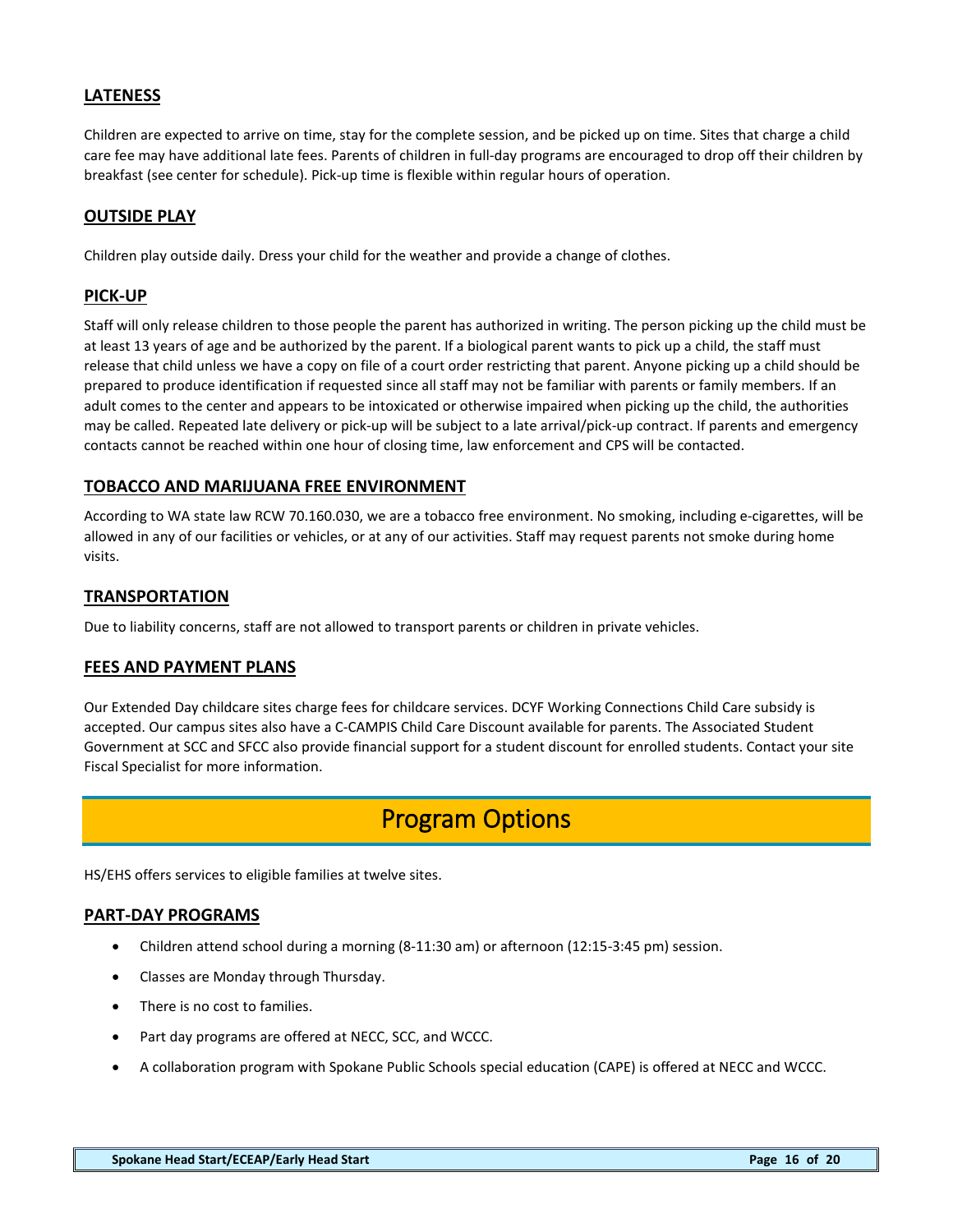### **FULL-DAY PROGRAM**

- Children attend school for 6 hours (Hours vary by location, please ask your Family Services Coordinator)
- Classes are Monday through Friday
- There is no cost to families
- Full-day program are offered at AEC, Logan/Lidgerwood and Woodridge

#### **HOME VISITING PROGRAM**

- This option is provided only for Early Head Start eligible families. It is a two-part program consisting of weekly home visits and attending Stay-n-Play socialization.
- Pregnant women and families with infants and toddlers are visited in their homes weekly by trained Home Visitors that focus on age-appropriate child development activities. During the home visit, each child's development is discussed, and activities are planned to help children learn and grow. In addition, families will receive health, nutrition, social and mental health services.
- Stay-n-Play Sessions are offered in five-week blocks throughout the year. Parents and children attend Stay-n-Play at a program supported location once weekly.
- Weekly Stay-n-Play (conducted by a lead teacher) provides parents and their children a variety of classroom activities that are specifically designed for infant and toddler needs.
- There is no cost to families, and snacks are provided at Stay-n-Play.

### **EXTENDED DAY PROGRAMS**

- Children attend school all day while parents are in school or working. (Campus sites: 7:00 am 4:30/4:45 pm; Community sites: 7:00 am – 5:30 pm) No evening or overnight care is provided.
- Classes are Monday through Friday.
- The programs on campus are open only the days the campus is open for classes (exception: some SCC and SFCC fullyear EHS classrooms).
- There is a monthly fee for full-day services in addition to an annual enrollment fee. This monthly fee covers the wrap around hours of care provided in addition to Head Start/Early Head Start services. See your Site Fiscal Support Specialist for fee schedules and more information.
- Full-day services are offered at SCC and SFCC for enrolled students.
- Full-day/full-year services are offered at ECCC, NCDC, Sisters Haven, and WCCC and are for working families.

#### **SITE CLOSURES**

Head Start/Early Head Start observers all federal holidays. Our sites will be closed on those days. We also close for periodic in-service and staff training days. Monthly communication from your site will keep you informed about any impending closure days.

# A Message for Parents About Pedestrian Safety

#### <span id="page-17-0"></span>**HERE ARE SOME FACTS YOU SHOULD KNOW:**

- Preschool children are quick and often unaware of danger.
- Each year, many children are injured or killed when they suddenly dart into the path of a car.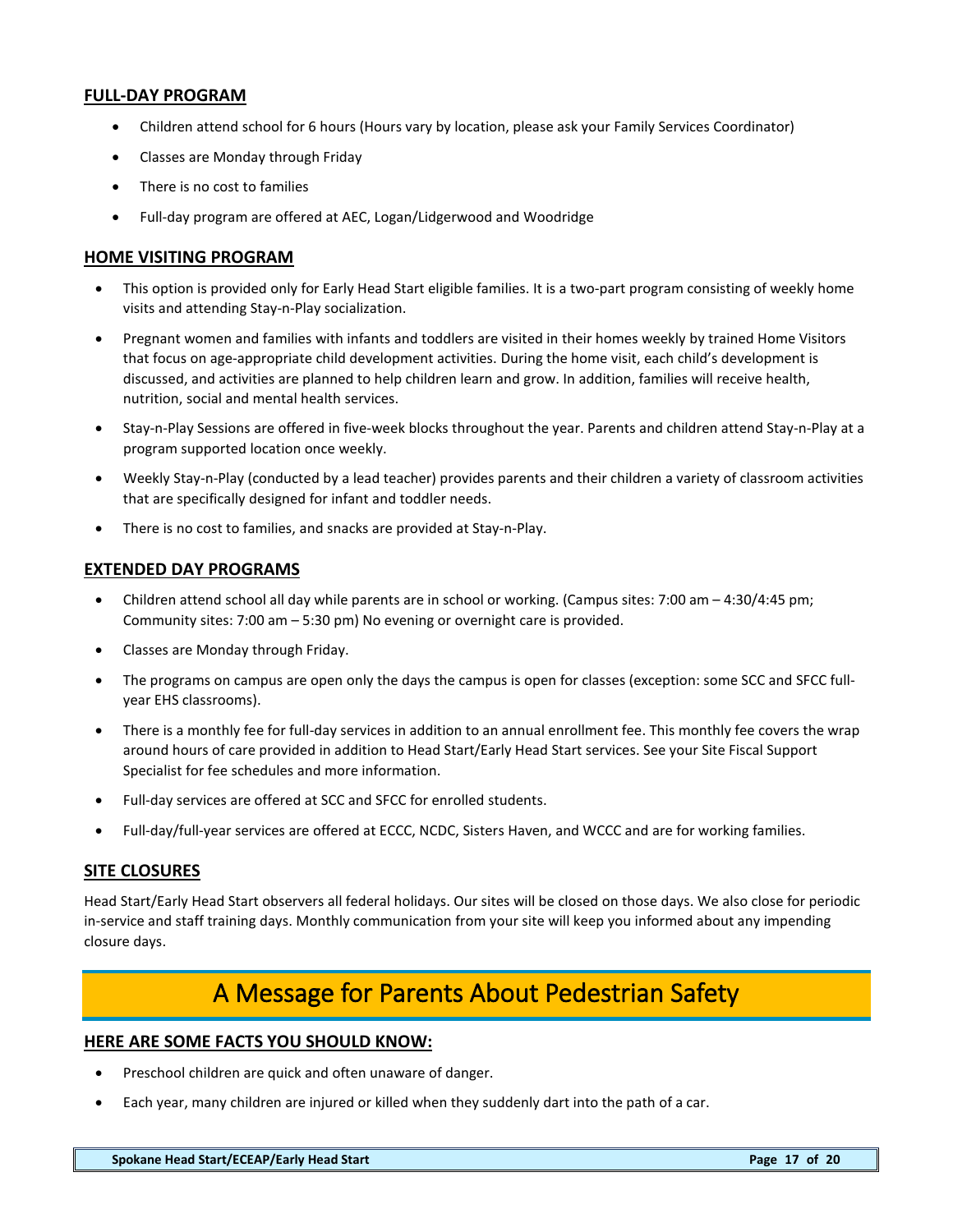- Most preschoolers are injured near their home or on their own street.
- Most crashes involving children happen between 3 p.m. and 6 p.m.
- Most crashes involving children occur in fair and warm weather.
- Twice as many preschool boys are injured than preschool girls.

### **THIS IS HOW YOU CAN PREVENT THESE TRAGEDIES:**

Supervise children at all times. Children should not be allowed to cross the street alone.

Teach them who can help them cross the street safely.

Teach by explaining. Say: "When I cross a street, I always stop at the curb. I look for cars. I look left for any traffic coming and then I look right for traffic coming that way. Then I look left again. When it is clear, I cross the street and keep looking left and right."

Teach by example. When you cross a street with your child, always:

- 1. Hold your child's hand.
- 2. Stop at the curb.
- 3. Look LEFT-RIGHT-LEFT for traffic in all directions.
- 4. Cross when it is clear.
- 5. Keep looking for cars as you cross.
- 6. Encourage your child. As you both safely cross the street together, praise him/her for copying your safe actions or words. Practice what you teach at all times.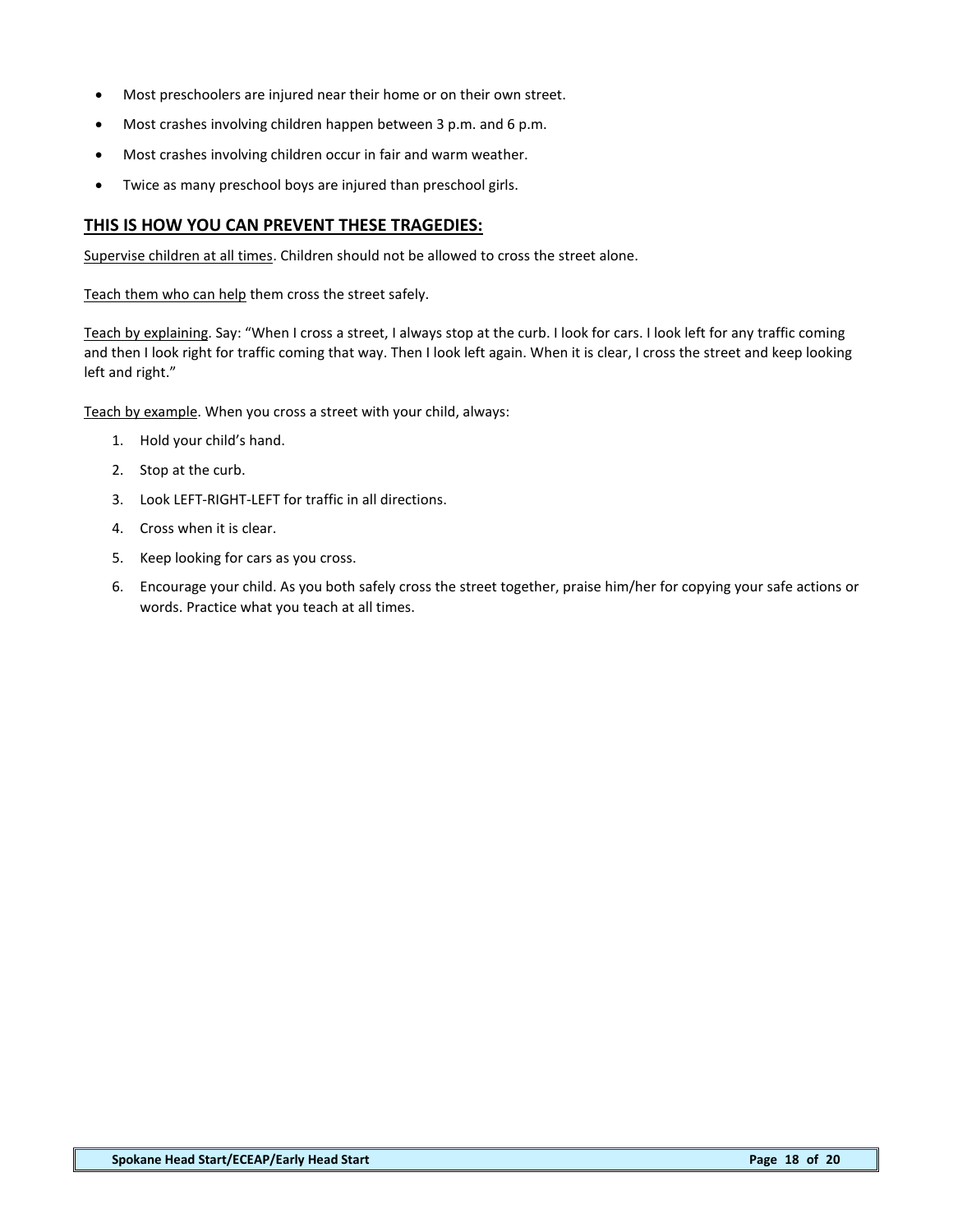# Head Start/Early Head Start Centers

<span id="page-19-0"></span>The Spokane Head Start/ECEAP/EHS Administrative Office is located at the Esmeralda Center, 3939 N. Freya Street, Spokane, WA 99217. Visit us on Facebook pag[e https://www.facebook.com/Spokane.HS.ECEAP.EHS,](https://www.facebook.com/Spokane.HS.ECEAP.EHS) Instagram @Spokane.hs.eceap.ehs, or our internet site at [https://ccs.spokane.edu/Head-Start.](https://ccs.spokane.edu/Head-Start) Our main phone: 533-4800.

| <b>Center</b>                                       | <b>Address</b>                                                      | <b>Phone</b> | $(0 - 12 \text{ m o s.})$<br><b>Infants</b> | $(1-3$ yrs.)<br><b>Toddler</b> | Preschool    | Child Care   |
|-----------------------------------------------------|---------------------------------------------------------------------|--------------|---------------------------------------------|--------------------------------|--------------|--------------|
| <b>Adult Education Center</b>                       | 2310 North Monroe St<br>Spokane, WA 99205                           | 533-4650     |                                             | X                              | $\mathsf{X}$ |              |
| <b>ECCC</b>                                         | 500 S Stone<br>Spokane, WA 99212                                    | 279-6316     | X                                           | X                              |              | X            |
| Logan/Lidgerwood                                    | 3704 W Nevada<br>Spokane WA 99207                                   | 279-6480     | X                                           | <b>X</b>                       | $\mathsf{x}$ |              |
| <b>Northeast Child Development</b><br><b>Center</b> | 4001 N Cook St<br>Spokane, WA 99207                                 | 279-6376     | X                                           | X                              | X            | X            |
| <b>Northeast Community Center</b>                   | 4001 N Cook St<br>Spokane, WA 99207                                 | 279-6351     |                                             |                                | $\mathsf{X}$ |              |
| <b>SCC Bigfoot Child Care Center</b>                | 1810 N Greene St,<br>Building 20<br>Spokane, WA 99217               | 533-7170     | X                                           | X                              | X            | X            |
| <b>SFCC Early Learning Center</b>                   | 3410 West Whistalks Way,<br><b>Building 29</b><br>Spokane, WA 99224 | 533-3624     | $\mathsf{X}$                                | <b>X</b>                       | X            | $\mathsf{X}$ |
| <b>Sisters Haven</b>                                | 1935 N Holy Names Ct.<br>Spokane, WA 99224                          | 279-6490     | X                                           | X                              | X            | X            |
| <b>West Boone Center</b>                            | 2427 West Boone Ave<br>Spokane, WA 99205                            | 279-6901     |                                             |                                | $\mathsf{X}$ |              |
| <b>West Central Community Center</b>                | 1603 N Belt<br>Spokane, WA 99205                                    | 279-6340     |                                             | X                              | X            | X            |
| <b>Woodridge School</b>                             | 5100 W Shawnee Ave<br>Spokane, WA 99208                             | 354-4593     |                                             |                                | $\mathsf{X}$ |              |

This facility is operated in accordance with U.S. Department of Agriculture policy, which prohibits discrimination on the basis of race, color, sex, age, handicap, or national origin. Any person who believes he or she has been discriminated against in any USDA-related activity should write to: SECRETARY OF AGRICULTURE, Washington D.C. 20250